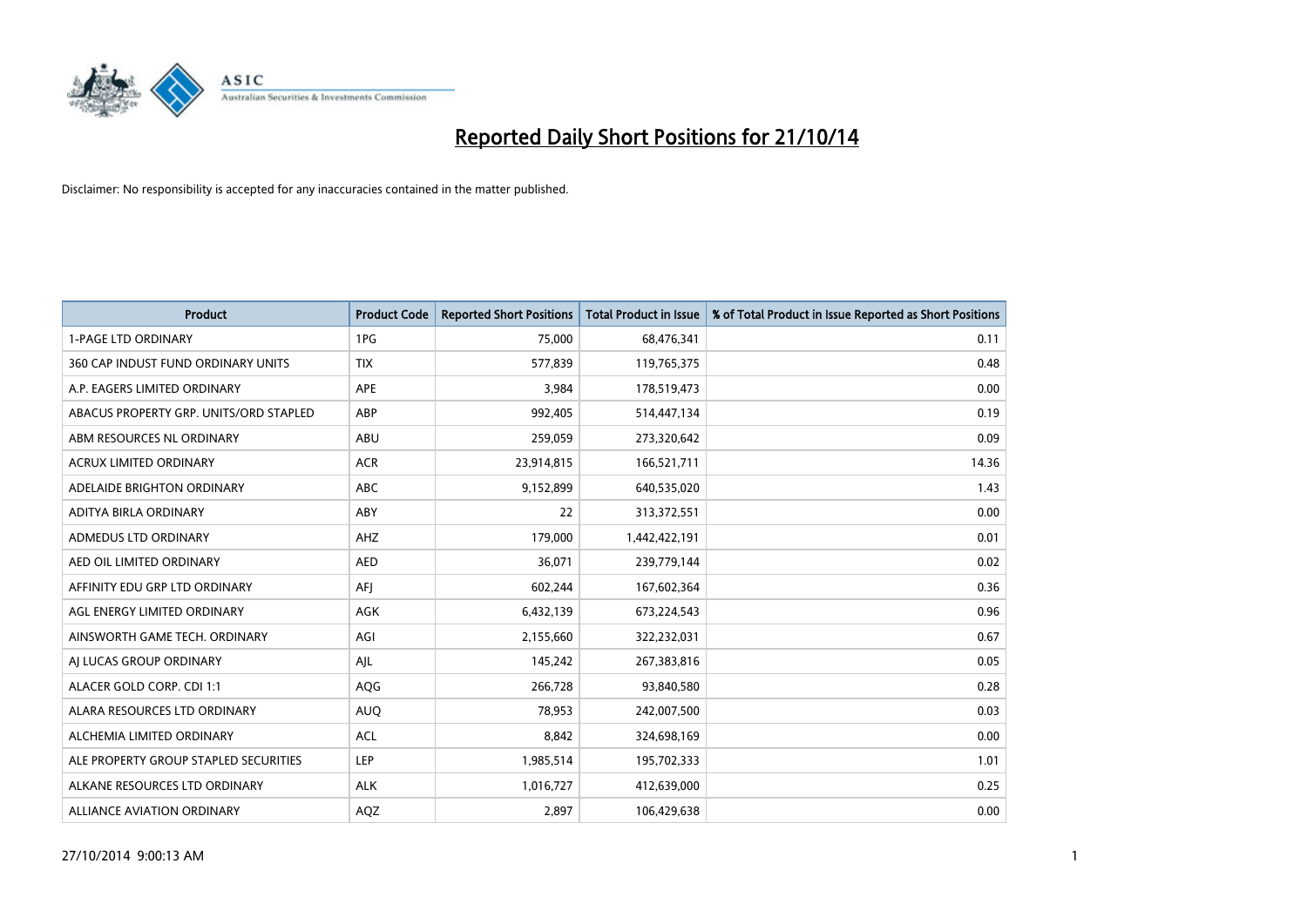

| <b>Product</b>                          | <b>Product Code</b> | <b>Reported Short Positions</b> | <b>Total Product in Issue</b> | % of Total Product in Issue Reported as Short Positions |
|-----------------------------------------|---------------------|---------------------------------|-------------------------------|---------------------------------------------------------|
| ALS LTD ORDINARY                        | <b>ALQ</b>          | 27,056,724                      | 397,795,796                   | 6.80                                                    |
| ALTIUM LIMITED ORDINARY                 | <b>ALU</b>          | 134,971                         | 129,272,762                   | 0.10                                                    |
| ALUMINA LIMITED ORDINARY                | <b>AWC</b>          | 56, 167, 295                    | 2,806,225,615                 | 2.00                                                    |
| AMALGAMATED HOLDINGS ORDINARY           | <b>AHD</b>          | 5,466                           | 157,898,522                   | 0.00                                                    |
| AMCOM TELECOMM, ORDINARY                | <b>AMM</b>          | 6,233,454                       | 266,399,148                   | 2.34                                                    |
| AMCOR LIMITED ORDINARY                  | <b>AMC</b>          | 5,838,767                       | 1,206,684,923                 | 0.48                                                    |
| AMP LIMITED ORDINARY                    | AMP                 | 13,638,388                      | 2,957,737,964                 | 0.46                                                    |
| ANSELL LIMITED ORDINARY                 | <b>ANN</b>          | 6,266,238                       | 153,105,206                   | 4.09                                                    |
| ANTARES ENERGY LTD ORDINARY             | <b>AZZ</b>          | 93,473                          | 255,000,000                   | 0.04                                                    |
| ANZ BANKING GRP LTD ORDINARY            | ANZ                 | 12,097,234                      | 2,756,627,771                 | 0.44                                                    |
| APA GROUP STAPLED SECURITIES            | APA                 | 14,615,928                      | 835,750,807                   | 1.75                                                    |
| APN NEWS & MEDIA ORDINARY               | <b>APN</b>          | 967,975                         | 1,029,041,356                 | 0.09                                                    |
| AQUARIUS PLATINUM. ORDINARY             | <b>AOP</b>          | 3,008,713                       | 1,465,473,903                 | 0.21                                                    |
| AQUILA RESOURCES ORDINARY               | <b>AQA</b>          | 13,583                          | 411,804,442                   | 0.00                                                    |
| ARAFURA RESOURCE LTD ORDINARY           | <b>ARU</b>          | 2,000                           | 441,270,644                   | 0.00                                                    |
| ARB CORPORATION ORDINARY                | ARP                 | 1,474,265                       | 72,493,302                    | 2.03                                                    |
| ARDENT LEISURE GROUP STAPLED SECURITIES | AAD                 | 1,254,983                       | 438,666,245                   | 0.29                                                    |
| ARENA REIT. ORDINARY UNITS              | <b>ARF</b>          | 153,990                         | 211,495,653                   | 0.07                                                    |
| ARISTOCRAT LEISURE ORDINARY             | <b>ALL</b>          | 3,323,585                       | 630,022,253                   | 0.53                                                    |
| ARRIUM LTD ORDINARY                     | ARI                 | 27,542,491                      | 2,937,293,755                 | 0.94                                                    |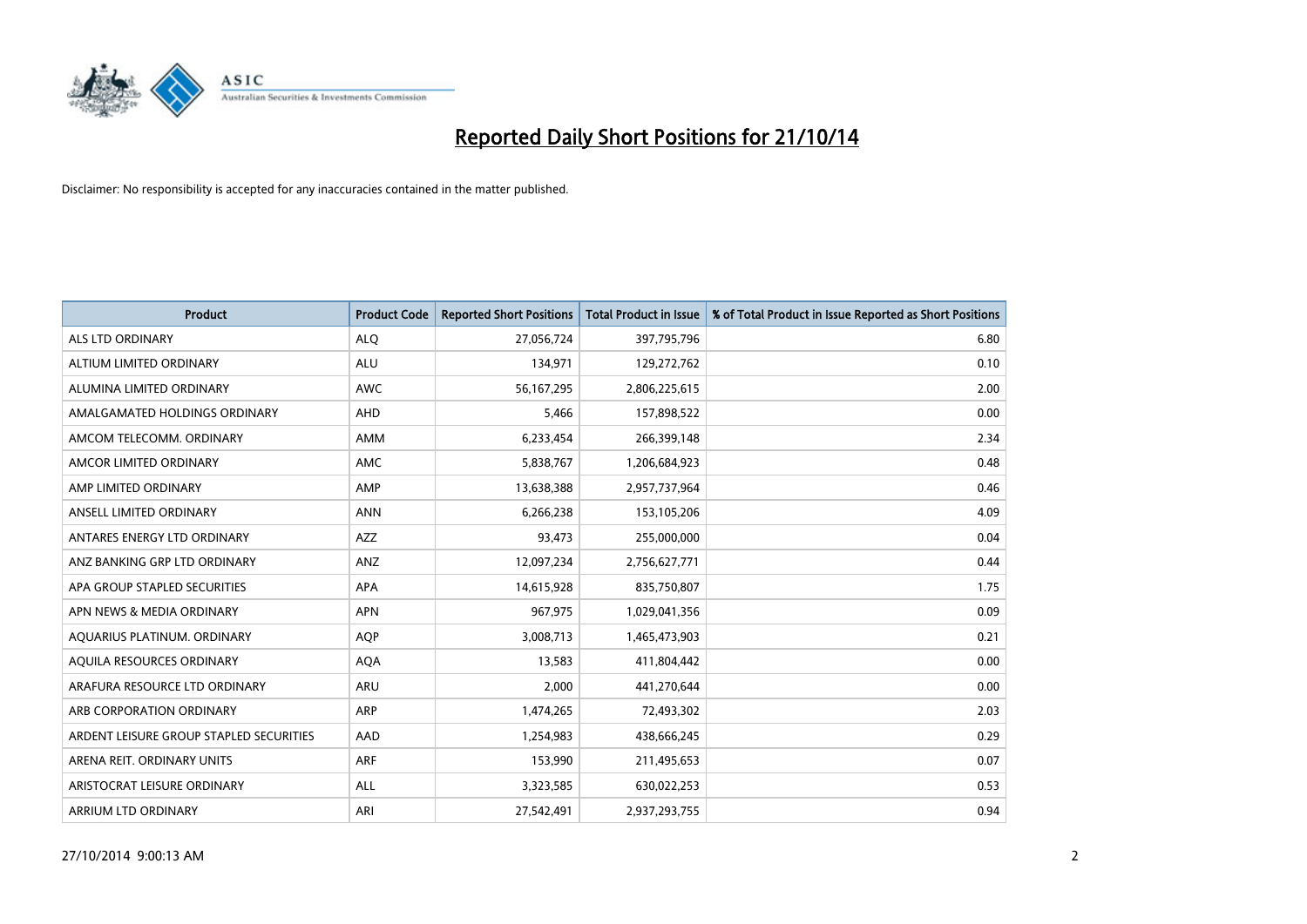

| <b>Product</b>                            | <b>Product Code</b> | <b>Reported Short Positions</b> | <b>Total Product in Issue</b> | % of Total Product in Issue Reported as Short Positions |
|-------------------------------------------|---------------------|---------------------------------|-------------------------------|---------------------------------------------------------|
| ASALEO CARE LIMITED ORDINARY              | AHY                 | 8,851,717                       | 603,469,434                   | 1.47                                                    |
| ASCIANO LIMITED ORDINARY                  | <b>AIO</b>          | 3,650,404                       | 975,385,664                   | 0.37                                                    |
| ASHLEY SERVICES GRP ORDINARY              | <b>ASH</b>          | 122,750                         | 150,000,000                   | 0.08                                                    |
| ASPEN GROUP ORD/UNITS STAPLED             | APZ                 | 185,974                         | 113,183,450                   | 0.16                                                    |
| ASTRO JAP PROP GROUP STAPLED US PROHIBIT. | AJA                 | 184,277                         | 67,211,752                    | 0.27                                                    |
| ASX LIMITED ORDINARY                      | ASX                 | 5,197,854                       | 193,595,162                   | 2.68                                                    |
| ATLAS IRON LIMITED ORDINARY               | <b>AGO</b>          | 117,791,559                     | 919,475,619                   | 12.81                                                   |
| ATRUM COAL NL ORDINARY                    | ATU                 | 167,256                         | 162,459,242                   | 0.10                                                    |
| AUCKLAND INTERNATION ORDINARY             | <b>AIA</b>          | 59,566                          | 1,190,484,097                 | 0.01                                                    |
| AURIZON HOLDINGS LTD ORDINARY             | AZI                 | 3,304,713                       | 2,137,284,503                 | 0.15                                                    |
| AUSDRILL LIMITED ORDINARY                 | ASL                 | 21,741,910                      | 312,277,224                   | 6.96                                                    |
| AUSENCO LIMITED ORDINARY                  | AAX                 | 1,082,882                       | 168,449,799                   | 0.64                                                    |
| AUSNET SERVICES STAPLED SECURITIES        | <b>AST</b>          | 33,552,601                      | 3,425,244,162                 | 0.98                                                    |
| AUST INDUSTRIAL REIT UNIT                 | ANI                 | 221,950                         | 96,288,031                    | 0.23                                                    |
| <b>AUSTAL LIMITED ORDINARY</b>            | ASB                 | 857,804                         | 346,379,377                   | 0.25                                                    |
| AUSTBROKERS HOLDINGS ORDINARY             | <b>AUB</b>          | 62,390                          | 60,784,543                    | 0.10                                                    |
| AUSTIN ENGINEERING ORDINARY               | ANG                 | 1,042,811                       | 84,274,004                    | 1.24                                                    |
| AUSTRALAND PROPERTY STAPLED SECURITY      | <b>ALZ</b>          | 4,746                           | 581,797,922                   | 0.00                                                    |
| AUSTRALIAN AGRICULT, ORDINARY             | AAC                 | 5,468,285                       | 532,474,721                   | 1.03                                                    |
| AUSTRALIAN FOUNDAT. ORDINARY              | AFI                 | 100                             | 1,086,070,669                 | 0.00                                                    |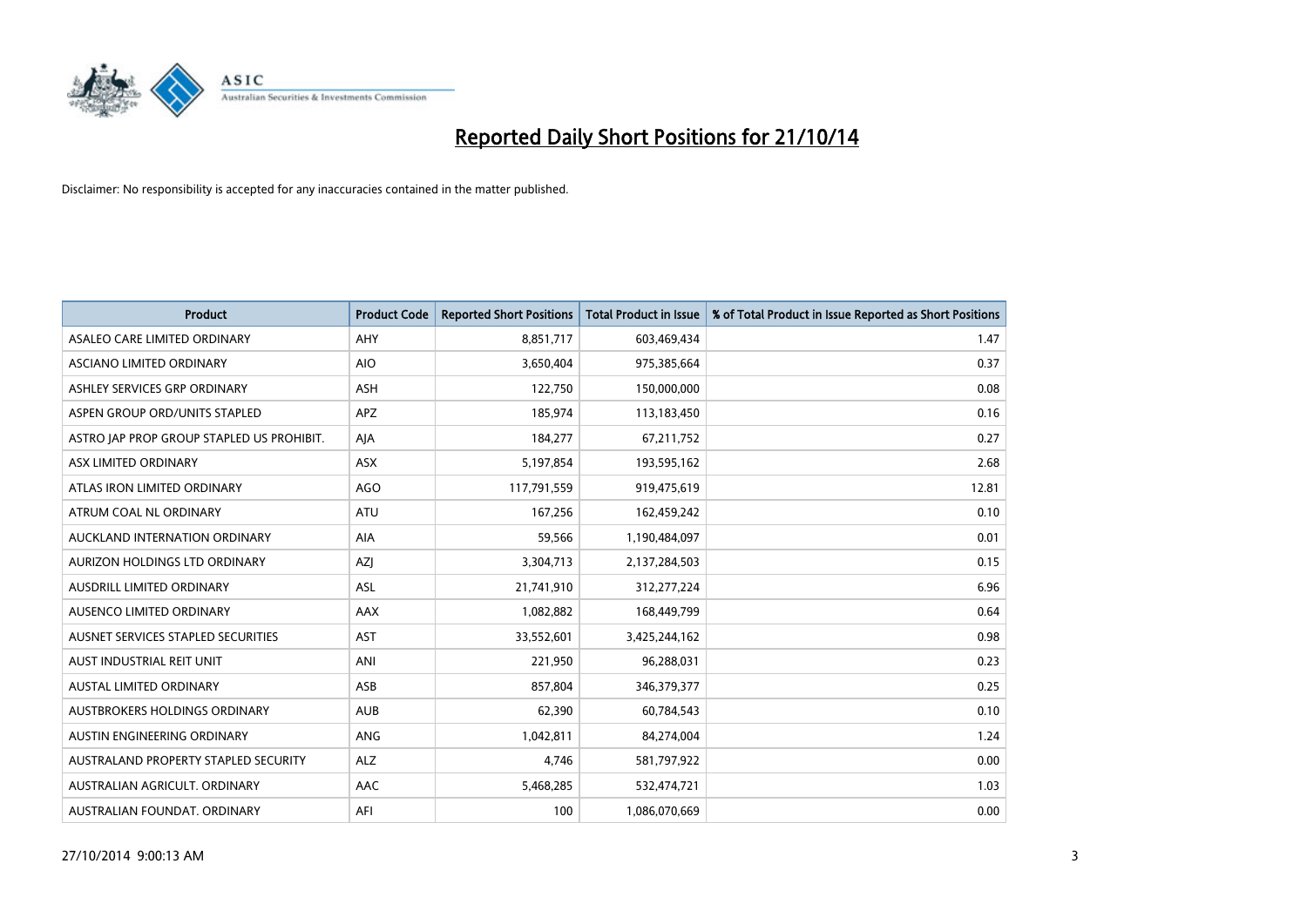

| <b>Product</b>                      | <b>Product Code</b> | <b>Reported Short Positions</b> | <b>Total Product in Issue</b> | % of Total Product in Issue Reported as Short Positions |
|-------------------------------------|---------------------|---------------------------------|-------------------------------|---------------------------------------------------------|
| AUSTRALIAN PHARM, ORDINARY          | API                 | 10,572,349                      | 488,115,883                   | 2.17                                                    |
| AUTOMOTIVE HOLDINGS ORDINARY        | AHE                 | 2,995,994                       | 306,437,941                   | 0.98                                                    |
| AVANCO RESOURCES LTD ORDINARY       | AVB                 | 3,244,983                       | 1,661,675,855                 | 0.20                                                    |
| AVEO GROUP STAPLED SECURITIES       | AOG                 | 5,715,306                       | 499,611,460                   | 1.14                                                    |
| AWE LIMITED ORDINARY                | <b>AWE</b>          | 1,525,191                       | 525,861,050                   | 0.29                                                    |
| AZONTO PET LTD ORDINARY             | <b>APY</b>          | 1                               | 1,159,375,100                 | 0.00                                                    |
| AZUMAH RESOURCES ORDINARY           | <b>AZM</b>          | $\mathbf{1}$                    | 388,816,919                   | 0.00                                                    |
| BANDANNA ENERGY ORDINARY            | <b>BND</b>          | 17,540,654                      | 528,481,199                   | 3.32                                                    |
| BANK OF QUEENSLAND. ORDINARY        | <b>BOQ</b>          | 2,575,789                       | 362,516,534                   | 0.71                                                    |
| <b>BANNERMAN RESOURCES ORDINARY</b> | <b>BMN</b>          | 193,327                         | 333,201,901                   | 0.06                                                    |
| <b>BASE RES LIMITED ORDINARY</b>    | <b>BSE</b>          | 5,501,878                       | 561,840,029                   | 0.98                                                    |
| BATHURST RES LTD. ORDINARY          | <b>BRL</b>          | 300,729                         | 947,828,434                   | 0.03                                                    |
| BC IRON LIMITED ORDINARY            | <b>BCI</b>          | 8,542,375                       | 189,346,309                   | 4.51                                                    |
| BEACH ENERGY LIMITED ORDINARY       | <b>BPT</b>          | 18,102,163                      | 1,297,496,886                 | 1.40                                                    |
| BEADELL RESOURCE LTD ORDINARY       | <b>BDR</b>          | 51,725,427                      | 798,657,280                   | 6.48                                                    |
| <b>BEGA CHEESE LTD ORDINARY</b>     | <b>BGA</b>          | 2,042,607                       | 152,602,945                   | 1.34                                                    |
| BENDIGO AND ADELAIDE ORDINARY       | <b>BEN</b>          | 14,937,859                      | 450,887,389                   | 3.31                                                    |
| BENTHAM IMF LTD ORDINARY            | <b>IMF</b>          | 4,504,432                       | 166,580,957                   | 2.70                                                    |
| BERKELEY RESOURCES ORDINARY         | <b>BKY</b>          | 77,000                          | 180,361,323                   | 0.04                                                    |
| BETASHARESCASHETF ETF UNITS         | AAA                 | 634                             | 12,076,812                    | 0.01                                                    |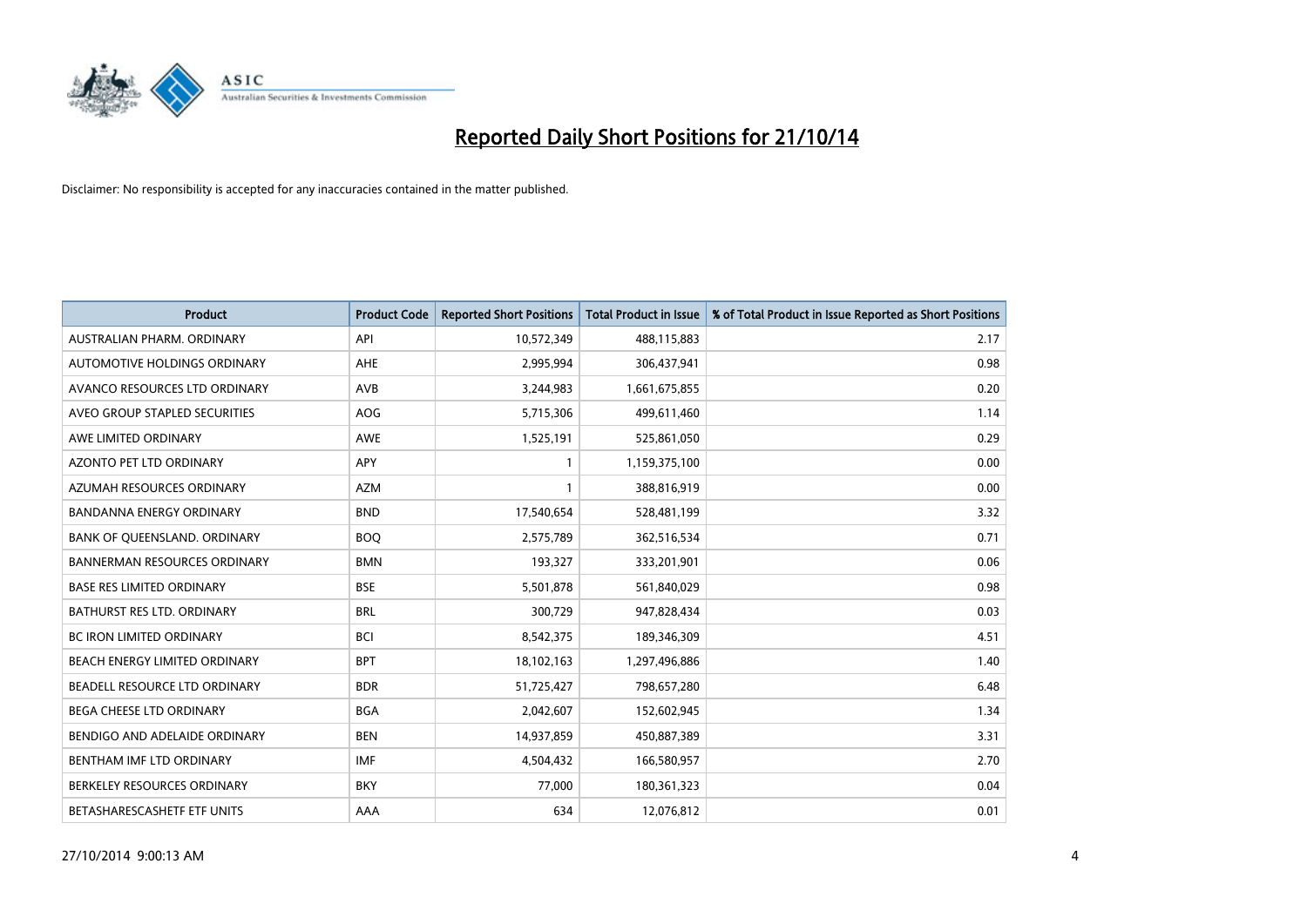

| <b>Product</b>                                | <b>Product Code</b> | <b>Reported Short Positions</b> | <b>Total Product in Issue</b> | % of Total Product in Issue Reported as Short Positions |
|-----------------------------------------------|---------------------|---------------------------------|-------------------------------|---------------------------------------------------------|
| <b>BHP BILLITON LIMITED ORDINARY</b>          | <b>BHP</b>          | 18,289,985                      | 3,211,691,105                 | 0.57                                                    |
| <b>BIGAIR GROUP LIMITED ORDINARY</b>          | <b>BGL</b>          | 49,160                          | 172,872,340                   | 0.03                                                    |
| <b>BILLABONG ORDINARY</b>                     | <b>BBG</b>          | 9,055,411                       | 990,370,034                   | 0.91                                                    |
| BIRIMIAN GOLD LTD ORDINARY                    | <b>BGS</b>          | 1,168,040                       | 864,981,654                   | 0.14                                                    |
| <b>BLACKHAM RESOURCES ORDINARY</b>            | <b>BLK</b>          | 598,899                         | 118,939,533                   | 0.50                                                    |
| <b>BLACKMORES LIMITED ORDINARY</b>            | <b>BKL</b>          | 12,965                          | 17,224,199                    | 0.08                                                    |
| <b>BLACKTHORN RESOURCES ORD US PROHIBITED</b> | <b>BTR</b>          | 11,369                          | 164,285,950                   | 0.01                                                    |
| <b>BLUESCOPE STEEL LTD ORDINARY</b>           | <b>BSL</b>          | 5,515,508                       | 559,227,871                   | 0.99                                                    |
| <b>BOART LONGYEAR ORDINARY</b>                | <b>BLY</b>          | 24,327,838                      | 461,163,412                   | 5.28                                                    |
| <b>BORAL LIMITED, ORDINARY</b>                | <b>BLD</b>          | 18,247,411                      | 782,736,249                   | 2.33                                                    |
| <b>BRADKEN LIMITED ORDINARY</b>               | <b>BKN</b>          | 6,673,770                       | 171,027,249                   | 3.90                                                    |
| <b>BRAMBLES LIMITED ORDINARY</b>              | <b>BXB</b>          | 3,083,625                       | 1,566,073,569                 | 0.20                                                    |
| BREVILLE GROUP LTD ORDINARY                   | <b>BRG</b>          | 5,184,677                       | 130,095,322                   | 3.99                                                    |
| <b>BRICKWORKS LIMITED ORDINARY</b>            | <b>BKW</b>          | 250,558                         | 148,403,478                   | 0.17                                                    |
| BT INVESTMENT MNGMNT ORDINARY                 | <b>BTT</b>          | 111,634                         | 284,384,906                   | 0.04                                                    |
| <b>BURSON GROUP LTD ORDINARY</b>              | <b>BAP</b>          | 1,258,149                       | 163,585,666                   | 0.77                                                    |
| <b>BURU ENERGY ORDINARY</b>                   | <b>BRU</b>          | 19,260,640                      | 336,010,528                   | 5.73                                                    |
| <b>BWP TRUST ORDINARY UNITS</b>               | <b>BWP</b>          | 9,203,201                       | 639,724,826                   | 1.44                                                    |
| CABCHARGE AUSTRALIA ORDINARY                  | CAB                 | 8,865,608                       | 120,430,683                   | 7.36                                                    |
| <b>CADENCE CAPITAL ORDINARY</b>               | <b>CDM</b>          | 21,522                          | 199,741,643                   | 0.01                                                    |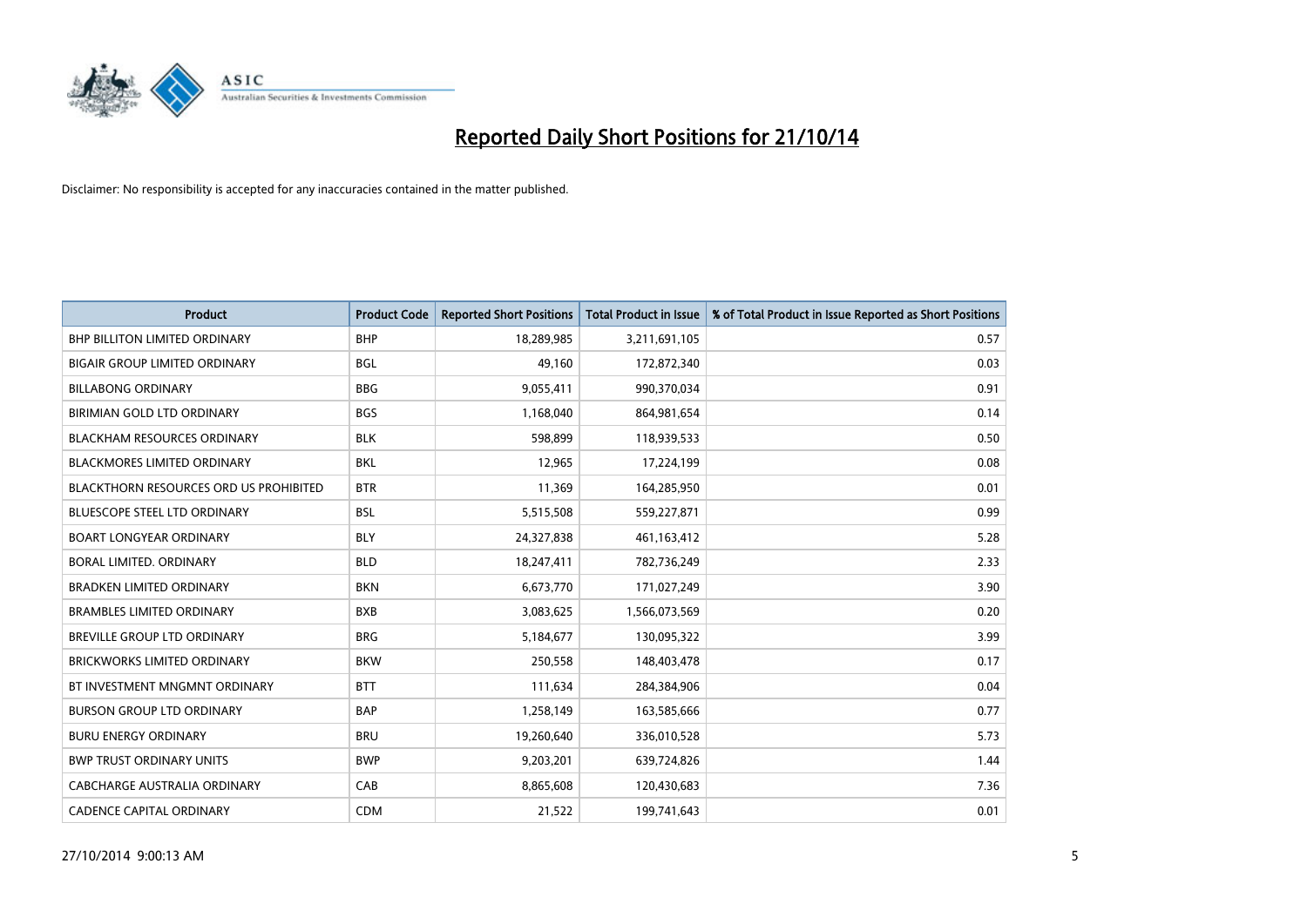

| <b>Product</b>                          | <b>Product Code</b> | <b>Reported Short Positions</b> | <b>Total Product in Issue</b> | % of Total Product in Issue Reported as Short Positions |
|-----------------------------------------|---------------------|---------------------------------|-------------------------------|---------------------------------------------------------|
| CALTEX AUSTRALIA ORDINARY               | <b>CTX</b>          | 1,417,875                       | 270,000,000                   | 0.53                                                    |
| CAPE LAMBERT RES LTD ORDINARY           | <b>CFE</b>          | 280,137                         | 626,686,586                   | 0.04                                                    |
| CAPITOL HEALTH ORDINARY                 | <b>CAJ</b>          | 741,857                         | 431,180,115                   | 0.17                                                    |
| CARDNO LIMITED ORDINARY                 | CDD                 | 7,648,504                       | 163,446,174                   | 4.68                                                    |
| <b>CARINDALE PROPERTY UNIT</b>          | <b>CDP</b>          | 7,670                           | 70,000,000                    | 0.01                                                    |
| CARNARVON PETROLEUM ORDINARY            | <b>CVN</b>          | 1,660,442                       | 987,252,253                   | 0.17                                                    |
| CARSALES.COM LTD ORDINARY               | <b>CRZ</b>          | 15,015,769                      | 238,389,986                   | 6.30                                                    |
| CASH CONVERTERS ORDINARY                | CCV                 | 7,587,659                       | 429,262,126                   | 1.77                                                    |
| CEDAR WOODS PROP. ORDINARY              | <b>CWP</b>          | 125,574                         | 78,336,371                    | 0.16                                                    |
| <b>CENTRAL PETROLEUM ORDINARY</b>       | <b>CTP</b>          | 376,858                         | 368,718,957                   | 0.10                                                    |
| CFS RETAIL TRUST GRP STAPLED SECURITIES | <b>CFX</b>          | 28,589,608                      | 3,050,355,727                 | 0.94                                                    |
| <b>CHALLENGER LIMITED ORDINARY</b>      | <b>CGF</b>          | 775,616                         | 569,725,821                   | 0.14                                                    |
| CHANDLER MACLEOD LTD ORDINARY           | <b>CMG</b>          | 6,817                           | 547,985,086                   | 0.00                                                    |
| CHARTER HALL GROUP STAPLED US PROHIBIT. | <b>CHC</b>          | 404,473                         | 355,015,480                   | 0.11                                                    |
| <b>CHARTER HALL RETAIL UNITS</b>        | CQR                 | 13,863,147                      | 372,893,153                   | 3.72                                                    |
| <b>CHORUS LIMITED ORDINARY</b>          | <b>CNU</b>          | 34,118                          | 396,369,767                   | 0.01                                                    |
| CLEARVIEW WEALTH LTD ORDINARY           | <b>CVW</b>          | 9,526                           | 578,453,260                   | 0.00                                                    |
| CLINUVEL PHARMACEUT. ORDINARY           | <b>CUV</b>          | 8,103                           | 42,466,435                    | 0.02                                                    |
| COAL OF AFRICA LTD ORDINARY             | <b>CZA</b>          | 426                             | 1,048,368,613                 | 0.00                                                    |
| COALSPUR MINES LTD ORDINARY             | <b>CPL</b>          | 1,171,509                       | 641,544,455                   | 0.18                                                    |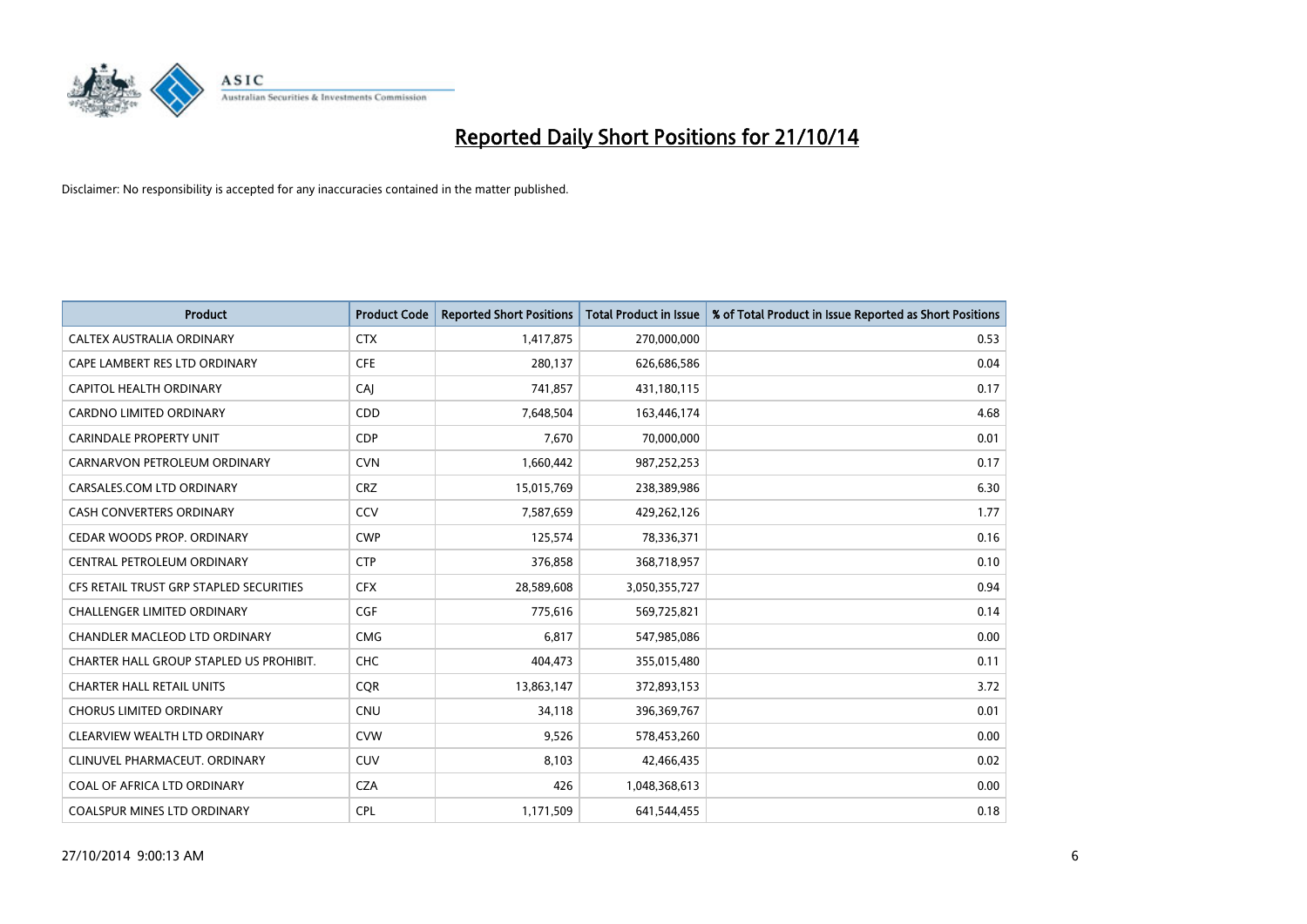

| <b>Product</b>                          | <b>Product Code</b> | <b>Reported Short Positions</b> | <b>Total Product in Issue</b> | % of Total Product in Issue Reported as Short Positions |
|-----------------------------------------|---------------------|---------------------------------|-------------------------------|---------------------------------------------------------|
| COCA-COLA AMATIL ORDINARY               | <b>CCL</b>          | 29,230,887                      | 763,590,249                   | 3.83                                                    |
| COCHLEAR LIMITED ORDINARY               | <b>COH</b>          | 6,555,205                       | 57,062,020                    | 11.49                                                   |
| COCKATOO COAL ORDINARY                  | <b>COK</b>          | 167,987                         | 4,560,196,928                 | 0.00                                                    |
| <b>CODAN LIMITED ORDINARY</b>           | <b>CDA</b>          | 297,730                         | 176,969,924                   | 0.17                                                    |
| COFFEY INTERNATIONAL ORDINARY           | <b>COF</b>          | 6,077                           | 255,833,165                   | 0.00                                                    |
| <b>COKAL LTD ORDINARY</b>               | <b>CKA</b>          | 6,820                           | 471,487,926                   | 0.00                                                    |
| <b>COLLECTION HOUSE ORDINARY</b>        | <b>CLH</b>          | 3,645,958                       | 130,443,227                   | 2.80                                                    |
| <b>COLLINS FOODS LTD ORDINARY</b>       | <b>CKF</b>          | 100,000                         | 93,000,003                    | 0.11                                                    |
| COMMONWEALTH BANK, ORDINARY             | <b>CBA</b>          | 20,620,618                      | 1,621,319,194                 | 1.27                                                    |
| <b>COMPASS RESOURCES ORDINARY</b>       | <b>CMR</b>          | 7,472                           | 1,403,744,100                 | 0.00                                                    |
| COMPUTERSHARE LTD ORDINARY              | <b>CPU</b>          | 5,304,742                       | 556,203,079                   | 0.95                                                    |
| COOPER ENERGY LTD ORDINARY              | <b>COE</b>          | 282,289                         | 329,235,509                   | 0.09                                                    |
| CORP TRAVEL LIMITED ORDINARY            | <b>CTD</b>          | 204,283                         | 90,517,621                    | 0.23                                                    |
| <b>COVER-MORE GRP LTD ORDINARY</b>      | <b>CVO</b>          | 5,163,342                       | 317,750,000                   | 1.62                                                    |
| <b>CREDIT CORP GROUP ORDINARY</b>       | <b>CCP</b>          | 555,997                         | 46,296,407                    | 1.20                                                    |
| <b>CROMWELL PROP STAPLED SECURITIES</b> | <b>CMW</b>          | 12,180,444                      | 1,733,132,163                 | 0.70                                                    |
| <b>CROWE HORWATH AUS ORDINARY</b>       | <b>CRH</b>          | 827,438                         | 273,005,429                   | 0.30                                                    |
| CROWN RESORTS LTD ORDINARY              | <b>CWN</b>          | 10,072,443                      | 728,394,185                   | 1.38                                                    |
| <b>CSG LIMITED ORDINARY</b>             | CSV                 | 102,345                         | 279,648,511                   | 0.04                                                    |
| <b>CSL LIMITED ORDINARY</b>             | <b>CSL</b>          | 1,533,896                       | 474,503,048                   | 0.32                                                    |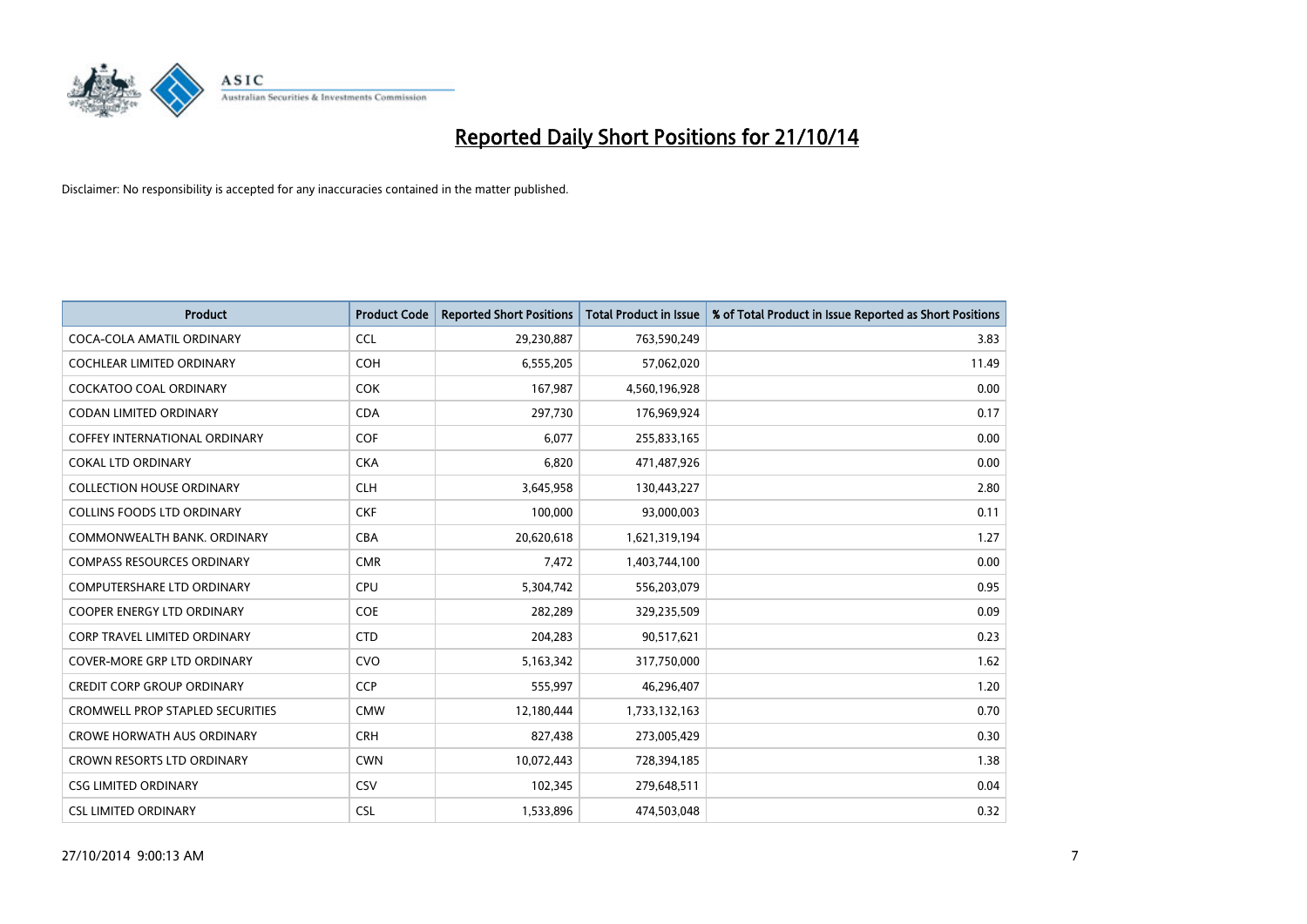

| <b>Product</b>                     | <b>Product Code</b> | <b>Reported Short Positions</b> | <b>Total Product in Issue</b> | % of Total Product in Issue Reported as Short Positions |
|------------------------------------|---------------------|---------------------------------|-------------------------------|---------------------------------------------------------|
| <b>CSR LIMITED ORDINARY</b>        | <b>CSR</b>          | 16,416,552                      | 506,000,315                   | 3.24                                                    |
| <b>CUDECO LIMITED ORDINARY</b>     | <b>CDU</b>          | 8,924,766                       | 235,425,143                   | 3.79                                                    |
| DATA#3 LIMITED ORDINARY            | <b>DTL</b>          | 96,884                          | 153,974,950                   | 0.06                                                    |
| DECMIL GROUP LIMITED ORDINARY      | <b>DCG</b>          | 1,749,807                       | 168,657,794                   | 1.04                                                    |
| DEEP YELLOW LIMITED ORDINARY       | <b>DYL</b>          | 1,002                           | 1,891,196,227                 | 0.00                                                    |
| DEVINE LIMITED ORDINARY            | <b>DVN</b>          | 12,054                          | 158,730,556                   | 0.01                                                    |
| DEXUS PROPERTY GROUP STAPLED UNITS | <b>DXS</b>          | 10,846,467                      | 5,433,110,810                 | 0.20                                                    |
| DICK SMITH HLDGS ORDINARY          | <b>DSH</b>          | 17,497,566                      | 236,511,364                   | 7.40                                                    |
| DISCOVERY METALS LTD ORDINARY      | <b>DML</b>          | 1,277,631                       | 644,039,581                   | 0.20                                                    |
| DOMINO PIZZA ENTERPR ORDINARY      | <b>DMP</b>          | 1,261,541                       | 86,160,773                    | 1.46                                                    |
| DONACO INTERNATIONAL ORDINARY      | <b>DNA</b>          | 7,046,992                       | 461,278,352                   | 1.53                                                    |
| DORAY MINERALS LTD ORDINARY        | <b>DRM</b>          | 52,034                          | 165,834,256                   | 0.03                                                    |
| DOWNER EDI LIMITED ORDINARY        | <b>DOW</b>          | 23,622,011                      | 435,399,975                   | 5.43                                                    |
| DRILLSEARCH ENERGY ORDINARY        | <b>DLS</b>          | 18,226,885                      | 460,889,691                   | 3.95                                                    |
| DUET GROUP STAPLED US PROHIBIT.    | <b>DUE</b>          | 13,236,183                      | 1,327,719,444                 | 1.00                                                    |
| DULUXGROUP LIMITED ORDINARY        | <b>DLX</b>          | 3,413,352                       | 383,503,942                   | 0.89                                                    |
| <b>DWS LTD ORDINARY</b>            | <b>DWS</b>          | 121,259                         | 132,362,763                   | 0.09                                                    |
| ECHO ENTERTAINMENT ORDINARY        | <b>EGP</b>          | 5,818,380                       | 825,672,730                   | 0.70                                                    |
| <b>ELDERS LIMITED ORDINARY</b>     | <b>ELD</b>          | 30,186,890                      | 837,232,507                   | 3.61                                                    |
| ELEMENTAL MINERALS ORDINARY        | <b>ELM</b>          | 94,536                          | 368,273,957                   | 0.03                                                    |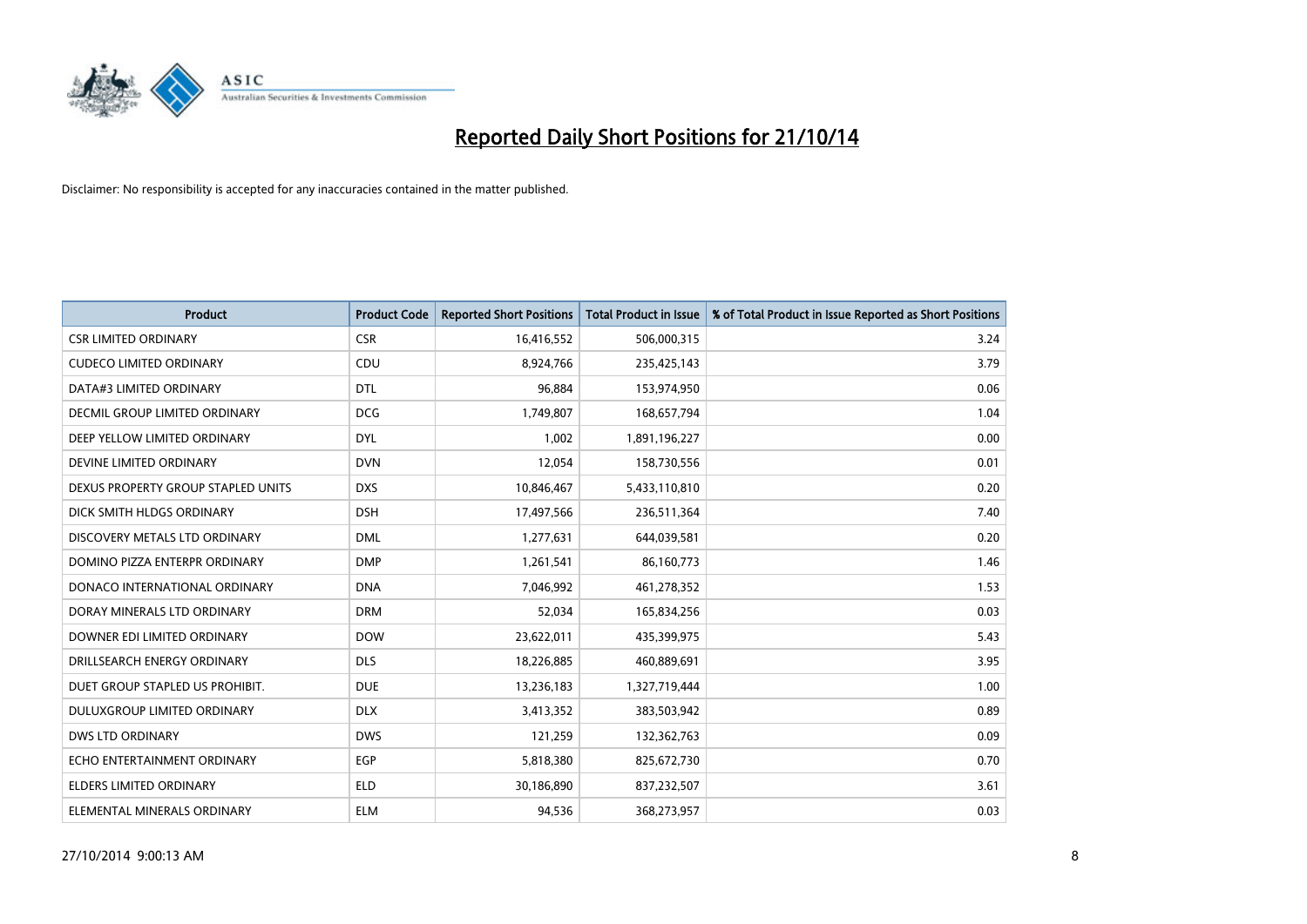

| <b>Product</b>                         | <b>Product Code</b> | <b>Reported Short Positions</b> | <b>Total Product in Issue</b> | % of Total Product in Issue Reported as Short Positions |
|----------------------------------------|---------------------|---------------------------------|-------------------------------|---------------------------------------------------------|
| <b>EMECO HOLDINGS ORDINARY</b>         | <b>EHL</b>          | 8,907,540                       | 599,675,707                   | 1.49                                                    |
| ENERGY RESOURCES ORDINARY 'A'          | <b>ERA</b>          | 11,965,151                      | 517,725,062                   | 2.31                                                    |
| ENERGY WORLD CORPOR. ORDINARY          | <b>EWC</b>          | 46,931,881                      | 1,734,166,672                 | 2.71                                                    |
| ENVESTRA LIMITED ORDINARY              | <b>ENV</b>          | 76,856                          | 1,796,808,474                 | 0.00                                                    |
| EQUATORIAL RES LTD ORDINARY            | EQX                 | 33                              | 122,185,353                   | 0.00                                                    |
| EQUITY TRUSTEES ORDINARY               | EQT                 | 28,988                          | 19,269,445                    | 0.15                                                    |
| ERM POWER LIMITED ORDINARY             | <b>EPW</b>          | 544,342                         | 240,826,607                   | 0.23                                                    |
| EVOLUTION MINING LTD ORDINARY          | <b>EVN</b>          | 44,272,845                      | 714,921,647                   | 6.19                                                    |
| FAIRFAX MEDIA LTD ORDINARY             | <b>FXI</b>          | 60,447,405                      | 2,351,955,725                 | 2.57                                                    |
| <b>FANTASTIC HOLDINGS ORDINARY</b>     | <b>FAN</b>          | 14,643                          | 103,068,398                   | 0.01                                                    |
| FAR LTD ORDINARY                       | FAR                 | 12,945,150                      | 2,701,846,742                 | 0.48                                                    |
| FEDERATION CNTRES ORD/UNIT STAPLED SEC | <b>FDC</b>          | 2,738,865                       | 1,427,641,565                 | 0.19                                                    |
| FISHER & PAYKEL H. ORDINARY            | <b>FPH</b>          | 5,726                           | 556,339,675                   | 0.00                                                    |
| FLEETWOOD CORP ORDINARY                | <b>FWD</b>          | 1,692,727                       | 60,679,412                    | 2.79                                                    |
| FLETCHER BUILDING ORDINARY             | <b>FBU</b>          | 1,863,383                       | 687,854,788                   | 0.27                                                    |
| FLEXIGROUP LIMITED ORDINARY            | <b>FXL</b>          | 4,829,005                       | 304,096,060                   | 1.59                                                    |
| FLIGHT CENTRE TRAVEL ORDINARY          | <b>FLT</b>          | 6,662,388                       | 100,706,641                   | 6.62                                                    |
| FLINDERS MINES LTD ORDINARY            | <b>FMS</b>          | 420,990                         | 2,400,995,602                 | 0.02                                                    |
| <b>FOCUS MINERALS LTD ORDINARY</b>     | <b>FML</b>          | 6,623,883                       | 9,137,375,877                 | 0.07                                                    |
| FOLKESTONE EDU TRUST UNITS             | <b>FET</b>          | 703,175                         | 205,069,661                   | 0.34                                                    |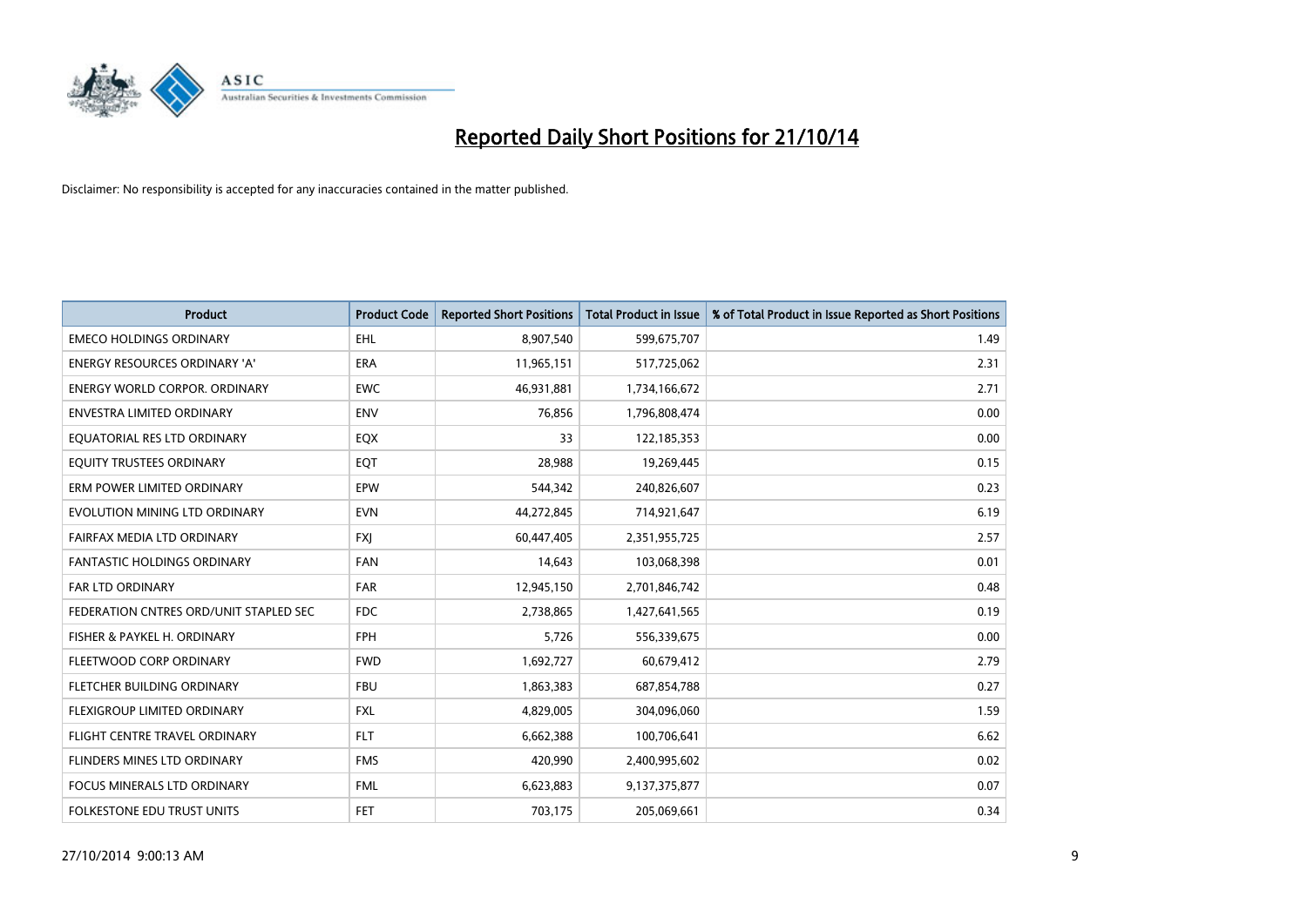

| <b>Product</b>                             | <b>Product Code</b> | <b>Reported Short Positions</b> | <b>Total Product in Issue</b> | % of Total Product in Issue Reported as Short Positions |
|--------------------------------------------|---------------------|---------------------------------|-------------------------------|---------------------------------------------------------|
| FONTERRA SHARE FUND ORDINARY UNITS         | <b>FSF</b>          | 83                              | 119,965,742                   | 0.00                                                    |
| FORTESCUE METALS GRP ORDINARY              | <b>FMG</b>          | 288,541,847                     | 3,113,798,151                 | 9.27                                                    |
| FREEDOM FOOD LTD ORDINARY                  | <b>FNP</b>          | 10,000                          | 152,018,804                   | 0.01                                                    |
| <b>G.U.D. HOLDINGS ORDINARY</b>            | GUD                 | 2,469,921                       | 70,939,492                    | 3.48                                                    |
| <b>G8 EDUCATION LIMITED ORDINARY</b>       | <b>GEM</b>          | 12,387,411                      | 333,325,031                   | 3.72                                                    |
| <b>GALAXY RESOURCES ORDINARY</b>           | GXY                 | 1,436,403                       | 1,064,496,654                 | 0.13                                                    |
| <b>GBST HOLDINGS., ORDINARY</b>            | <b>GBT</b>          | 9,941                           | 66,561,725                    | 0.01                                                    |
| <b>GDI PROPERTY GRP STAPLED SECURITIES</b> | <b>GDI</b>          | 500,852                         | 567,575,025                   | 0.09                                                    |
| <b>GENTRACK GROUP LTD ORDINARY</b>         | <b>GTK</b>          | 2,461                           | 72,699,510                    | 0.00                                                    |
| <b>GENWORTH MORTGAGE ORDINARY</b>          | <b>GMA</b>          | 3,927,692                       | 650,000,000                   | 0.60                                                    |
| <b>GEODYNAMICS LIMITED ORDINARY</b>        | GDY                 | 819                             | 435,880,130                   | 0.00                                                    |
| <b>GINDALBIE METALS LTD ORDINARY</b>       | GBG                 | 34,258,244                      | 1,495,306,811                 | 2.29                                                    |
| <b>GOLD ROAD RES LTD ORDINARY</b>          | GOR                 | 798,692                         | 592,811,895                   | 0.13                                                    |
| <b>GOODMAN FIELDER, ORDINARY</b>           | GFF                 | 7,158,086                       | 1,955,559,207                 | 0.37                                                    |
| <b>GOODMAN GROUP STAPLED</b>               | <b>GMG</b>          | 6,571,367                       | 1,745,460,061                 | 0.38                                                    |
| <b>GPT GROUP STAPLED SEC.</b>              | GPT                 | 5,446,857                       | 1,685,460,955                 | 0.32                                                    |
| <b>GRAINCORP LIMITED A CLASS ORDINARY</b>  | <b>GNC</b>          | 10,182,049                      | 228,855,628                   | 4.45                                                    |
| <b>GRANGE RESOURCES. ORDINARY</b>          | <b>GRR</b>          | 8,362,376                       | 1,157,097,869                 | 0.72                                                    |
| <b>GREENCROSS LIMITED ORDINARY</b>         | <b>GXL</b>          | 1,913,892                       | 111,447,503                   | 1.72                                                    |
| <b>GREENLAND MIN EN LTD ORDINARY</b>       | GGG                 | 593,738                         | 669,389,552                   | 0.09                                                    |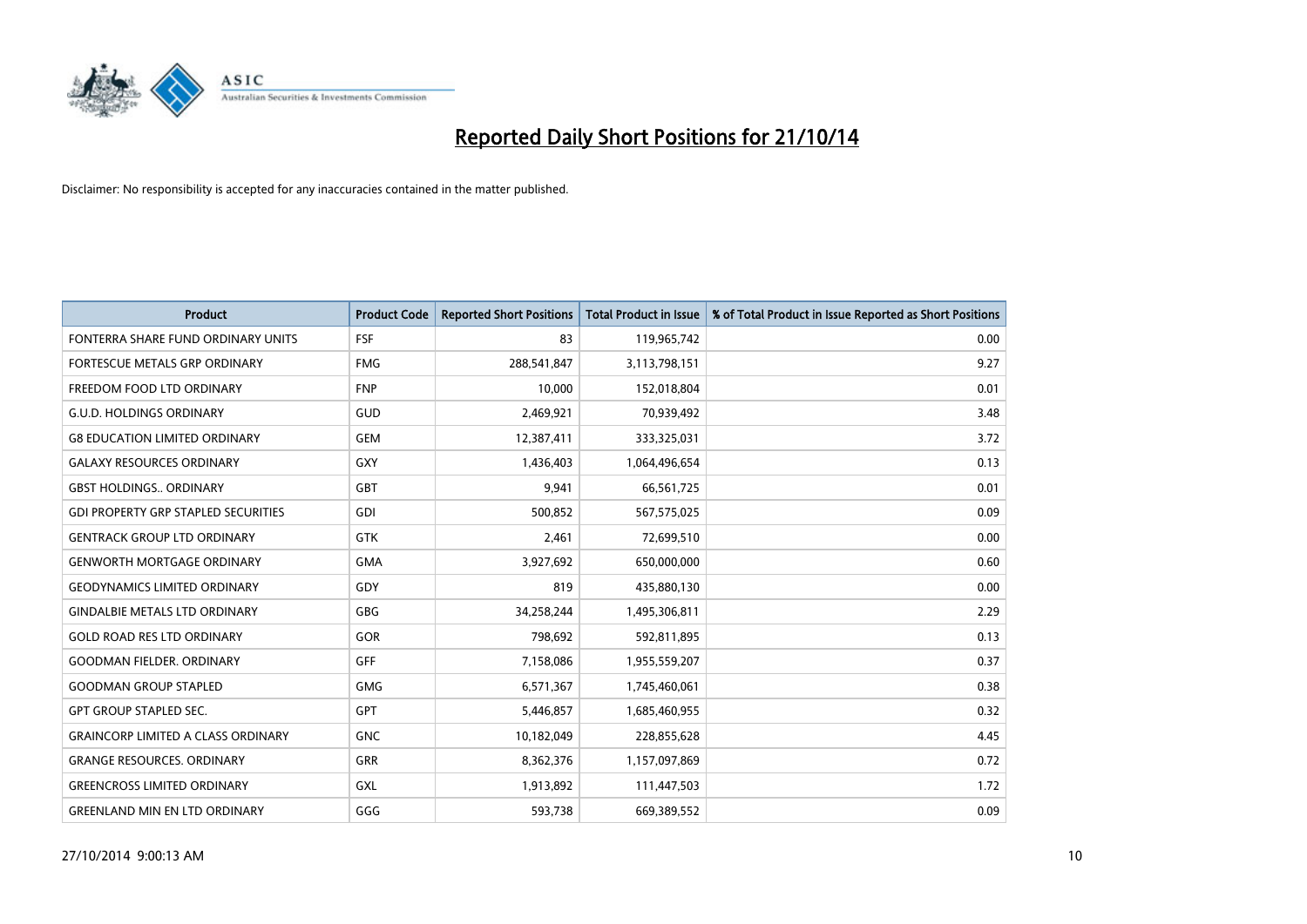

| <b>Product</b>                                   | <b>Product Code</b> | <b>Reported Short Positions</b> | <b>Total Product in Issue</b> | % of Total Product in Issue Reported as Short Positions |
|--------------------------------------------------|---------------------|---------------------------------|-------------------------------|---------------------------------------------------------|
| <b>GREENLAND MIN EN LTD RIGHTS 26-JUN-14</b>     | GGGR                | 3,842                           | 88,685,050                    | 0.00                                                    |
| <b>GROWTHPOINT PROPERTY ORD/UNIT STAPLED SEC</b> | GOZ                 | 2,268,722                       | 554,562,240                   | 0.41                                                    |
| <b>GRYPHON MINERALS LTD ORDINARY</b>             | GRY                 | 2,490,738                       | 401,115,935                   | 0.62                                                    |
| <b>GUILDFORD COAL LTD ORDINARY</b>               | <b>GUF</b>          | 552,501                         | 845,201,985                   | 0.07                                                    |
| <b>GWA GROUP LTD ORDINARY</b>                    | <b>GWA</b>          | 14,246,192                      | 306,533,770                   | 4.65                                                    |
| <b>HARVEY NORMAN ORDINARY</b>                    | <b>HVN</b>          | 41,546,963                      | 1,062,316,784                 | 3.91                                                    |
| HEALTHSCOPE LIMITED. ORDINARY                    | <b>HSO</b>          | 4,005,438                       | 1,732,094,838                 | 0.23                                                    |
| <b>HENDERSON GROUP CDI 1:1</b>                   | <b>HGG</b>          | 4,695,134                       | 743,750,462                   | 0.63                                                    |
| HFA HOLDINGS LIMITED ORDINARY                    | <b>HFA</b>          | 3,809                           | 162,147,897                   | 0.00                                                    |
| <b>HIGHLANDS PACIFIC ORDINARY</b>                | <b>HIG</b>          | 3,153                           | 918,694,336                   | 0.00                                                    |
| HILLGROVE RES LTD ORDINARY                       | <b>HGO</b>          | 97,485                          | 147,711,123                   | 0.07                                                    |
| HILLS LTD ORDINARY                               | HIL                 | 1,085,242                       | 232,828,103                   | 0.47                                                    |
| HORIZON OIL LIMITED ORDINARY                     | <b>HZN</b>          | 34,717,526                      | 1,301,981,265                 | 2.67                                                    |
| HOTEL PROPERTY STAPLED                           | <b>HPI</b>          | 684                             | 143,883,216                   | 0.00                                                    |
| <b>ICAR ASIA LTD ORDINARY</b>                    | ICQ                 | 123,540                         | 193,188,846                   | 0.06                                                    |
| <b>ICON ENERGY LIMITED ORDINARY</b>              | <b>ICN</b>          | 100,000                         | 615,774,351                   | 0.02                                                    |
| <b>IINET LIMITED ORDINARY</b>                    | <b>IIN</b>          | 7,828,286                       | 162,163,526                   | 4.83                                                    |
| ILUKA RESOURCES ORDINARY                         | ILU                 | 34,869,573                      | 418,700,517                   | 8.33                                                    |
| <b>IMDEX LIMITED ORDINARY</b>                    | <b>IMD</b>          | 2,961,858                       | 216,203,136                   | 1.37                                                    |
| IMX RESOURCES LTD ORDINARY                       | <b>IXR</b>          | $\mathbf{1}$                    | 507,497,146                   | 0.00                                                    |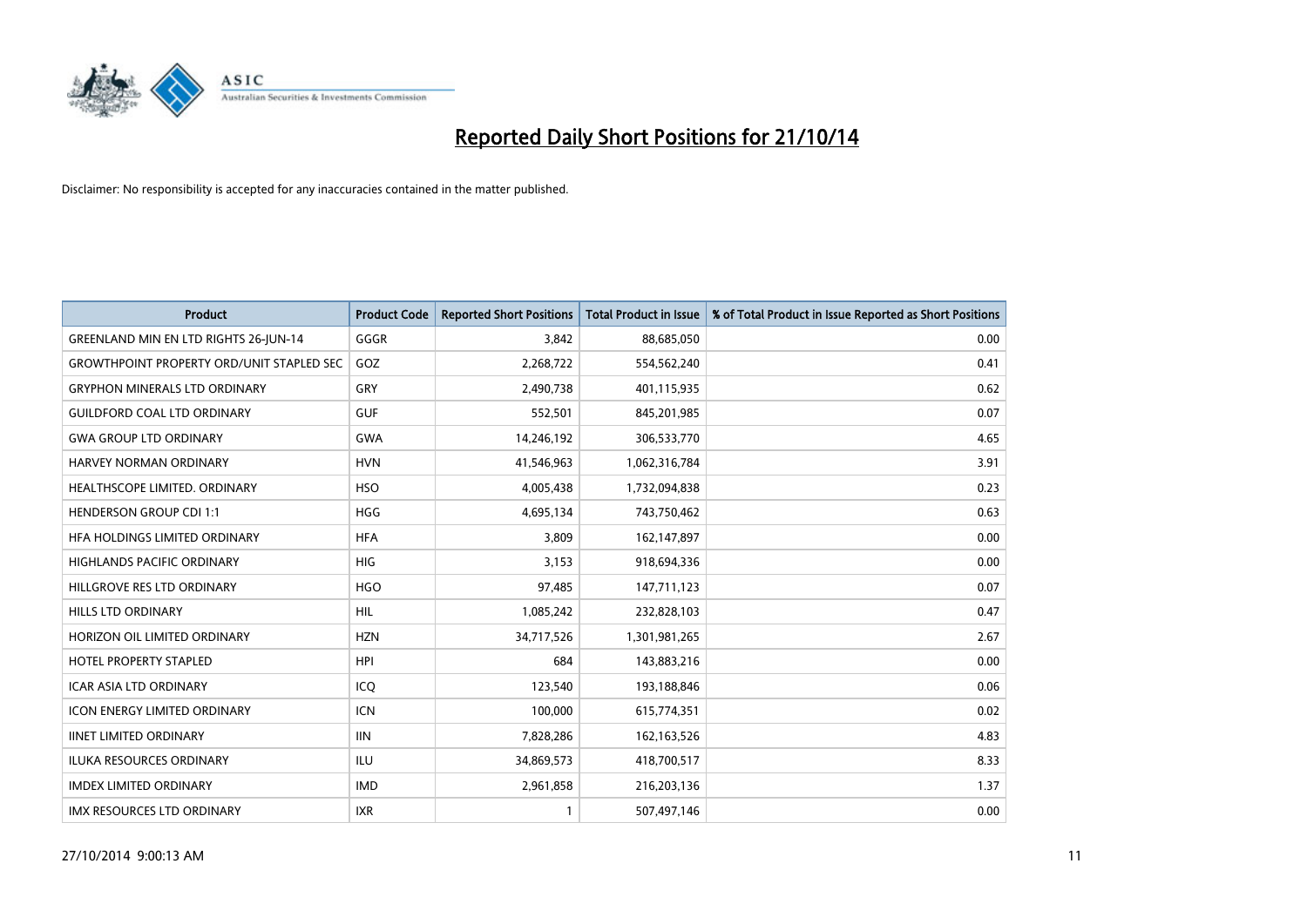

| <b>Product</b>                           | <b>Product Code</b> | <b>Reported Short Positions</b> | <b>Total Product in Issue</b> | % of Total Product in Issue Reported as Short Positions |
|------------------------------------------|---------------------|---------------------------------|-------------------------------|---------------------------------------------------------|
| <b>INCITEC PIVOT ORDINARY</b>            | IPL                 | 35,948,595                      | 1,654,998,197                 | 2.17                                                    |
| INDEPENDENCE GROUP ORDINARY              | <b>IGO</b>          | 567,765                         | 234,256,573                   | 0.24                                                    |
| <b>INDOPHIL RESOURCES ORDINARY</b>       | <b>IRN</b>          | 4,866,620                       | 1,203,146,194                 | 0.40                                                    |
| <b>INDUSTRIA REIT STAPLED</b>            | <b>IDR</b>          | 286,815                         | 125,000,001                   | 0.23                                                    |
| <b>INFIGEN ENERGY STAPLED SECURITIES</b> | <b>IFN</b>          | 2,811,319                       | 767,887,581                   | 0.37                                                    |
| <b>INFOMEDIA LTD ORDINARY</b>            | <b>IFM</b>          | 921,573                         | 306,954,355                   | 0.30                                                    |
| <b>INGENIA GROUP STAPLED SECURITIES</b>  | <b>INA</b>          | 8,427,832                       | 845,677,627                   | 1.00                                                    |
| <b>INSURANCE AUSTRALIA ORDINARY</b>      | IAG                 | 12,992,544                      | 2,341,618,048                 | 0.55                                                    |
| <b>INTREPID MINES ORDINARY</b>           | IAU                 | 4,789,765                       | 557, 577, 524                 | 0.86                                                    |
| INVESTA OFFICE FUND STAPLED SECURITIES   | IOF.                | 895,053                         | 614,047,458                   | 0.15                                                    |
| <b>INVOCARE LIMITED ORDINARY</b>         | <b>IVC</b>          | 5,153,008                       | 110,030,298                   | 4.68                                                    |
| <b>IOOF HOLDINGS LTD ORDINARY</b>        | IFL                 | 10,203,888                      | 300,133,752                   | 3.40                                                    |
| <b>IPROPERTY GROUP LTD ORDINARY</b>      | <b>IPP</b>          | 915,444                         | 181,703,204                   | 0.50                                                    |
| <b>IRESS LIMITED ORDINARY</b>            | <b>IRE</b>          | 5,806,528                       | 159,097,319                   | 3.65                                                    |
| <b>ISELECT LTD ORDINARY</b>              | <b>ISU</b>          | 864,740                         | 260,889,894                   | 0.33                                                    |
| <b>ISENTIA GROUP LTD ORDINARY</b>        | <b>ISD</b>          | 449,456                         | 200,000,001                   | 0.22                                                    |
| <b>ISENTRIC LTD. ORDINARY</b>            | ICU                 | 223,128                         | 76,746,962                    | 0.29                                                    |
| JAMES HARDIE INDUST CHESS DEPOSITARY INT | <b>IHX</b>          | 6,842,253                       | 444,925,946                   | 1.54                                                    |
| <b>IAPARA HEALTHCARE LT ORDINARY</b>     | <b>IHC</b>          | 6,953,103                       | 263,046,592                   | 2.64                                                    |
| <b>IB HI-FI LIMITED ORDINARY</b>         | <b>JBH</b>          | 12,469,771                      | 98,947,309                    | 12.60                                                   |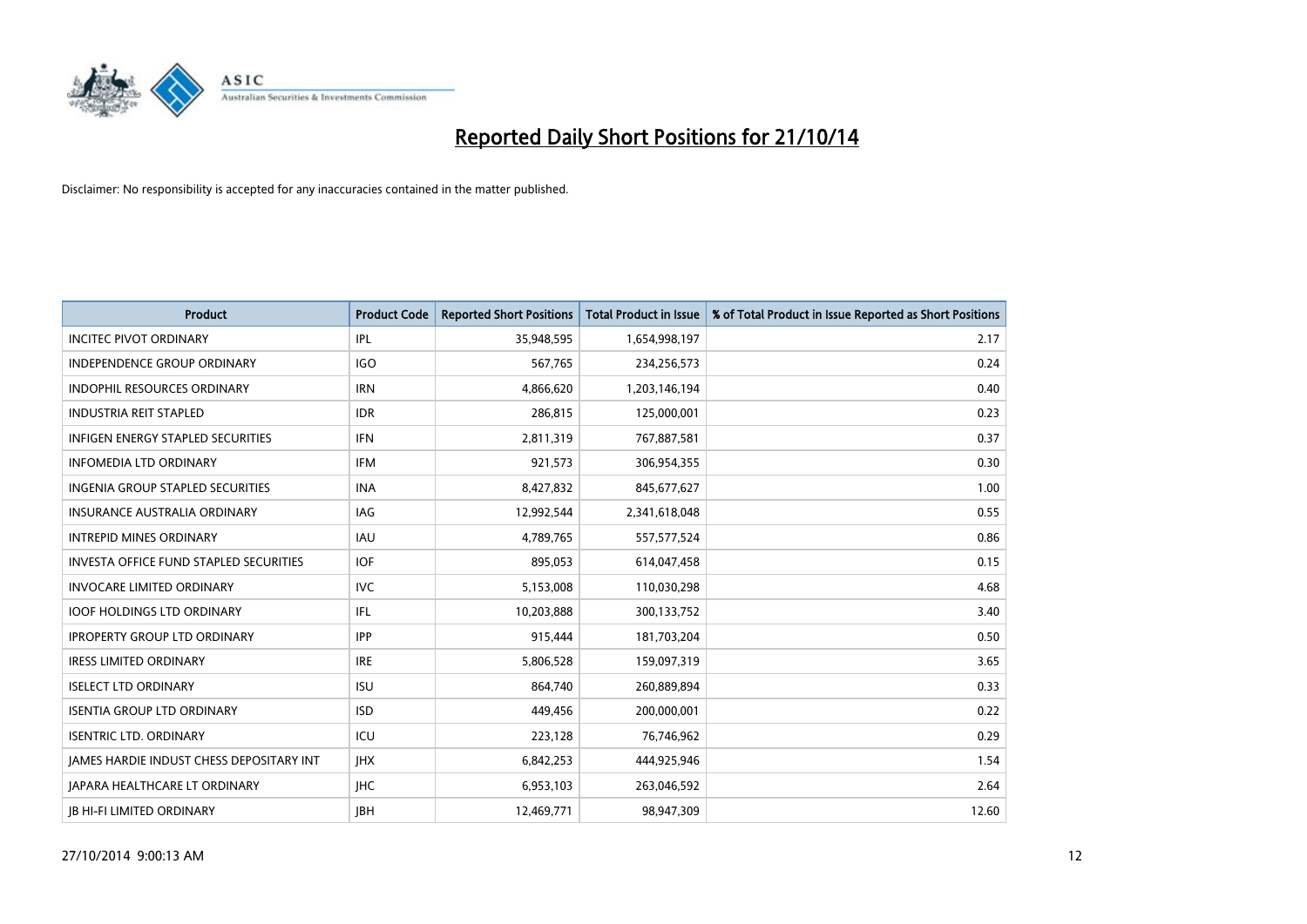

| <b>Product</b>                            | <b>Product Code</b> | <b>Reported Short Positions</b> | <b>Total Product in Issue</b> | % of Total Product in Issue Reported as Short Positions |
|-------------------------------------------|---------------------|---------------------------------|-------------------------------|---------------------------------------------------------|
| <b>KAGARA LTD ORDINARY</b>                | KZL                 | 34,720                          | 798,953,117                   | 0.00                                                    |
| KAROON GAS AUSTRALIA ORDINARY             | <b>KAR</b>          | 21,529,072                      | 252,969,964                   | 8.51                                                    |
| KATHMANDU HOLD LTD ORDINARY               | <b>KMD</b>          | 3,945,375                       | 201,318,944                   | 1.96                                                    |
| <b>KBL MINING LIMITED ORDINARY</b>        | <b>KBL</b>          | 1,820                           | 393,535,629                   | 0.00                                                    |
| KINGSGATE CONSOLID, ORDINARY              | <b>KCN</b>          | 20,238,966                      | 223,584,937                   | 9.05                                                    |
| KINGSROSE MINING LTD ORDINARY             | <b>KRM</b>          | 426,348                         | 358,611,493                   | 0.12                                                    |
| <b>KOGI IRON LTD ORDINARY</b>             | <b>KFE</b>          | 2,192,098                       | 376,669,836                   | 0.58                                                    |
| LEIGHTON HOLDINGS ORDINARY                | LEI                 | 5,585,333                       | 338,503,563                   | 1.65                                                    |
| LEND LEASE GROUP UNIT/ORD STAPLED         | LLC                 | 2,790,431                       | 579,596,726                   | 0.48                                                    |
| LIQUEFIED NATURAL ORDINARY                | LNG                 | 8,615,917                       | 461,402,201                   | 1.87                                                    |
| LOGICAMMS LIMITED ORDINARY                | <b>LCM</b>          | 10,500                          | 71,178,179                    | 0.01                                                    |
| LONESTAR RESO LTD ORDINARY                | <b>LNR</b>          | 915,388                         | 752,187,211                   | 0.12                                                    |
| LUCAPA DIAMOND LTD ORDINARY               | <b>LOM</b>          | 41,467                          | 181,844,946                   | 0.02                                                    |
| LYNAS CORPORATION ORDINARY                | <b>LYC</b>          | 147,232,288                     | 2,483,806,217                 | 5.93                                                    |
| <b>LYNAS CORPORATION RIGHTS 13-OCT-14</b> | <b>LYCR</b>         | 1,076,499                       | 887,071,988                   | 0.12                                                    |
| <b>M2 GRP LTD ORDINARY</b>                | <b>MTU</b>          | 4,630,926                       | 180,974,848                   | 2.56                                                    |
| <b>MACA LIMITED ORDINARY</b>              | <b>MLD</b>          | 359,316                         | 232,676,373                   | 0.15                                                    |
| <b>MACMAHON HOLDINGS ORDINARY</b>         | <b>MAH</b>          | 178,165                         | 1,261,699,966                 | 0.01                                                    |
| MACO ATLAS ROADS GRP ORDINARY STAPLED     | <b>MOA</b>          | 5,017,864                       | 511,538,852                   | 0.98                                                    |
| MACQUARIE GROUP LTD ORDINARY              | <b>MOG</b>          | 980,318                         | 321,202,994                   | 0.31                                                    |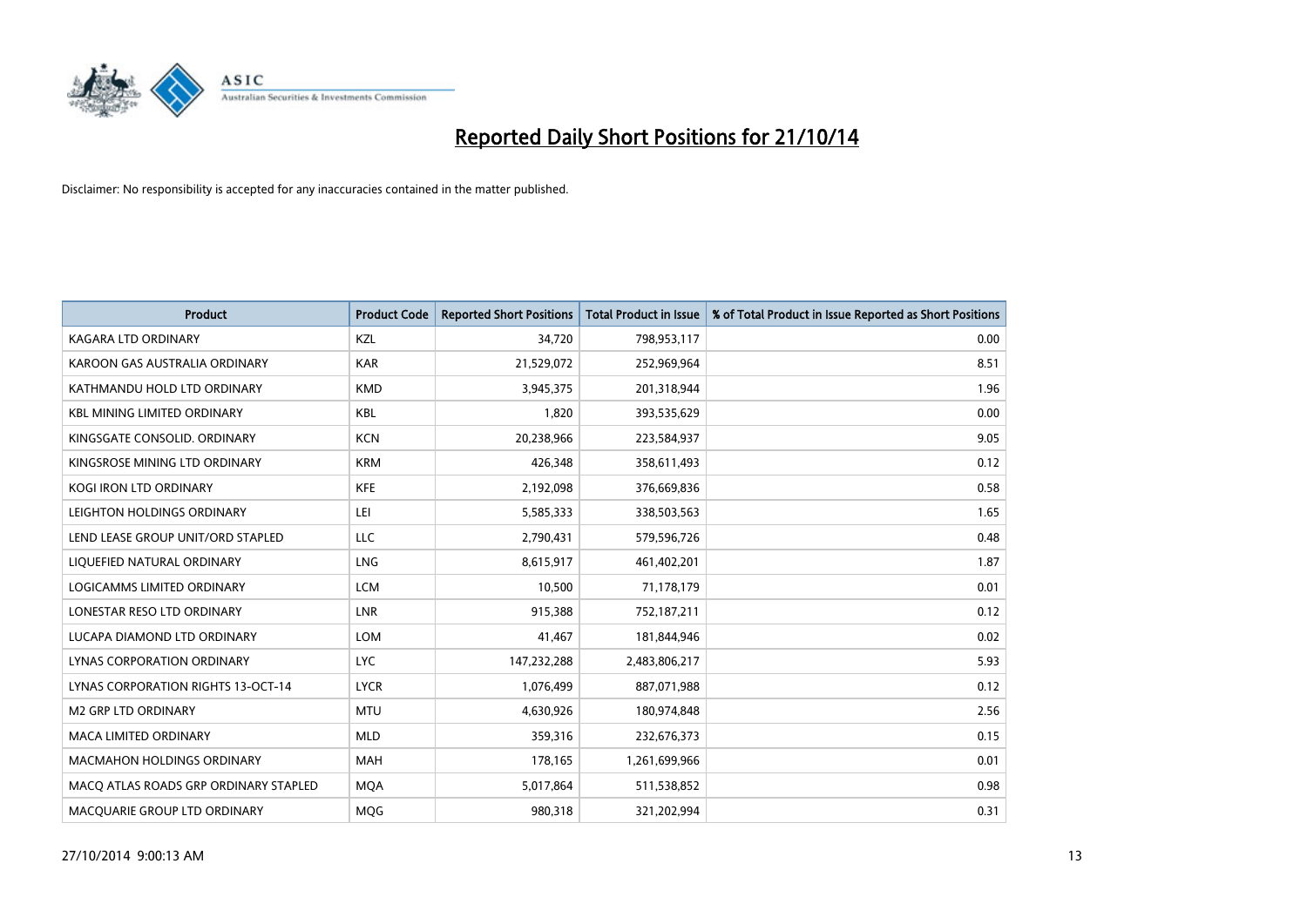

| <b>Product</b>                       | <b>Product Code</b> | <b>Reported Short Positions</b> | <b>Total Product in Issue</b> | % of Total Product in Issue Reported as Short Positions |
|--------------------------------------|---------------------|---------------------------------|-------------------------------|---------------------------------------------------------|
| MAGELLAN FIN GRP LTD ORDINARY        | <b>MFG</b>          | 4,606,799                       | 159,571,466                   | 2.89                                                    |
| MANTRA GROUP LTD ORDINARY            | <b>MTR</b>          | 287,130                         | 249,471,229                   | 0.12                                                    |
| <b>MATRIX C &amp; E LTD ORDINARY</b> | <b>MCE</b>          | 2,576,473                       | 94,555,428                    | 2.72                                                    |
| <b>MAVERICK DRILLING ORDINARY</b>    | <b>MAD</b>          | 3,278,167                       | 544,321,602                   | 0.60                                                    |
| MAYNE PHARMA LTD ORDINARY            | <b>MYX</b>          | 11,314,450                      | 587,634,335                   | 1.93                                                    |
| MCMILLAN SHAKESPEARE ORDINARY        | <b>MMS</b>          | 1,111,444                       | 77,525,801                    | 1.43                                                    |
| MCPHERSON'S LTD ORDINARY             | <b>MCP</b>          | 10,011                          | 95,434,645                    | 0.01                                                    |
| MEDUSA MINING LTD ORDINARY           | <b>MML</b>          | 13,848,857                      | 207,794,301                   | 6.66                                                    |
| MERIDIAN ENERGY INSTALMENT RECEIPTS  | <b>MEZCA</b>        | 200,000                         | 1,255,413,626                 | 0.02                                                    |
| MERMAID MARINE ORDINARY              | <b>MRM</b>          | 18,568,552                      | 368,665,949                   | 5.04                                                    |
| MESOBLAST LIMITED ORDINARY           | <b>MSB</b>          | 19,639,537                      | 321,696,029                   | 6.10                                                    |
| METALS X LIMITED ORDINARY            | <b>MLX</b>          | 3,539,481                       | 1,655,826,110                 | 0.21                                                    |
| METCASH LIMITED ORDINARY             | <b>MTS</b>          | 118,505,690                     | 903,309,574                   | 13.12                                                   |
| METMINCO LIMITED ORDINARY            | <b>MNC</b>          | 32,000                          | 1,796,381,542                 | 0.00                                                    |
| MIGHTY RIVER POWER ORDINARY          | <b>MYT</b>          | 3,377,274                       | 1,400,012,517                 | 0.24                                                    |
| MINCOR RESOURCES NL ORDINARY         | <b>MCR</b>          | 117,579                         | 188,208,274                   | 0.06                                                    |
| MINERAL DEPOSITS ORDINARY            | <b>MDL</b>          | 1,169,282                       | 103,676,341                   | 1.13                                                    |
| MINERAL RESOURCES. ORDINARY          | <b>MIN</b>          | 16,602,951                      | 187,270,274                   | 8.87                                                    |
| MINT WIRELESS ORDINARY               | <b>MNW</b>          | 398,481                         | 470,372,395                   | 0.08                                                    |
| MIRABELA NICKEL LTD ORDINARY         | <b>MBN</b>          | 10                              | 929,710,216                   | 0.00                                                    |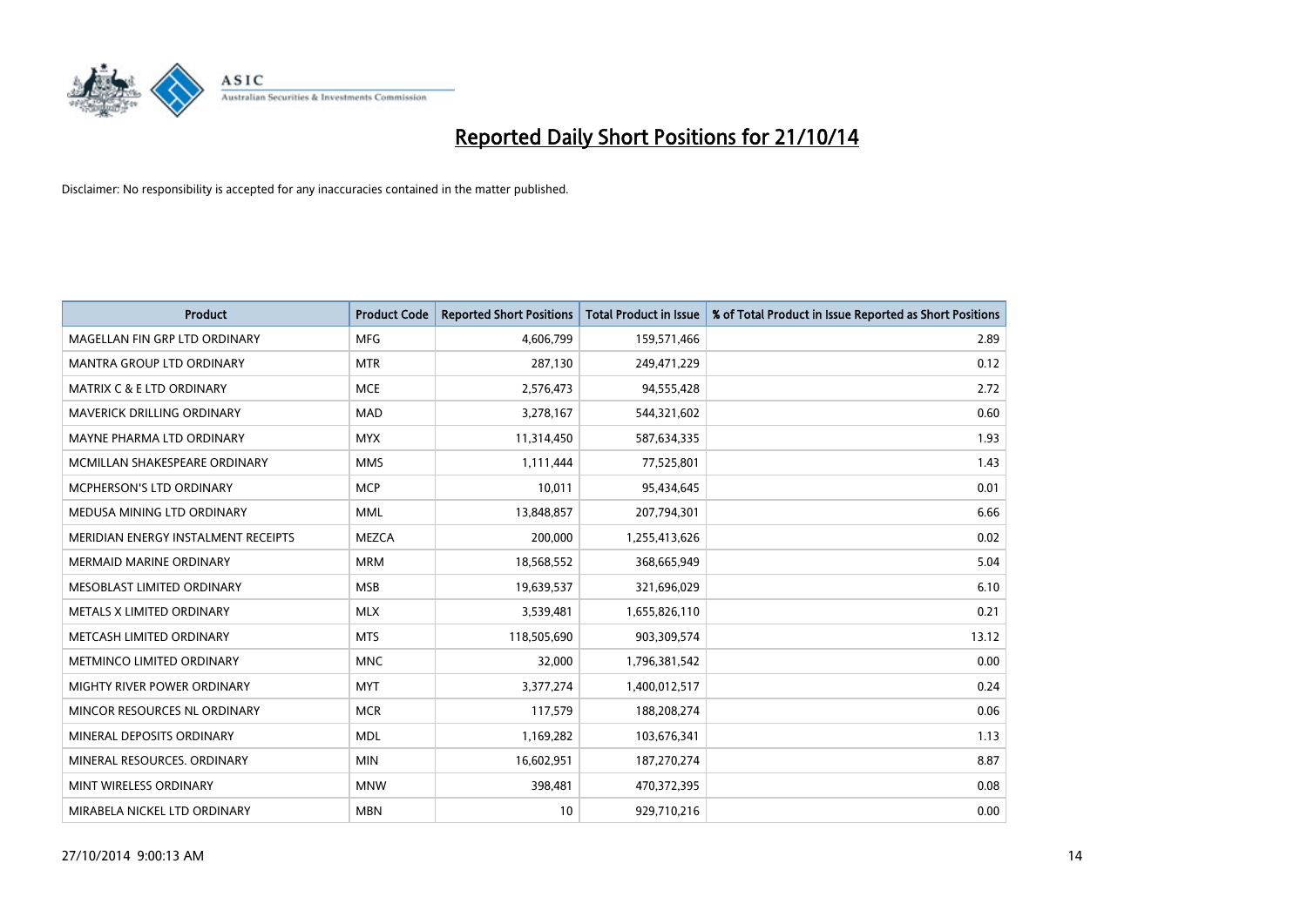

| <b>Product</b>                    | <b>Product Code</b> | <b>Reported Short Positions</b> | <b>Total Product in Issue</b> | % of Total Product in Issue Reported as Short Positions |
|-----------------------------------|---------------------|---------------------------------|-------------------------------|---------------------------------------------------------|
| MIRVAC GROUP STAPLED SECURITIES   | <b>MGR</b>          | 3,362,574                       | 3,697,197,370                 | 0.09                                                    |
| MOBILE EMBRACE LTD ORDINARY       | <b>MBE</b>          | 28,000                          | 376,510,098                   | 0.01                                                    |
| <b>MOLOPO ENERGY LTD ORDINARY</b> | <b>MPO</b>          | 31,118                          | 248,705,730                   | 0.01                                                    |
| MONADELPHOUS GROUP ORDINARY       | <b>MND</b>          | 7,207,550                       | 92,998,380                    | 7.75                                                    |
| MONASH IVF GROUP LTD ORDINARY     | <b>MVF</b>          | 443,696                         | 231,081,089                   | 0.19                                                    |
| MORTGAGE CHOICE LTD ORDINARY      | <b>MOC</b>          | 1,086                           | 123,879,296                   | 0.00                                                    |
| <b>MOUNT GIBSON IRON ORDINARY</b> | <b>MGX</b>          | 33,306,214                      | 1,090,805,085                 | 3.05                                                    |
| MULTIPLEX SITES SITES             | <b>MXUPA</b>        | 2,354                           | 4,500,000                     | 0.05                                                    |
| MYER HOLDINGS LTD ORDINARY        | <b>MYR</b>          | 103,453,474                     | 585,689,551                   | 17.66                                                   |
| <b>MYSTATE LIMITED ORDINARY</b>   | <b>MYS</b>          | 497                             | 87,283,417                    | 0.00                                                    |
| NANOSONICS LIMITED ORDINARY       | <b>NAN</b>          | 2,017,250                       | 264,332,826                   | 0.76                                                    |
| NATIONAL AUST, BANK ORDINARY      | <b>NAB</b>          | 18,254,559                      | 2,365,790,790                 | 0.77                                                    |
| NATIONAL STORAGE STAPLED          | <b>NSR</b>          | 1,002,440                       | 290,831,660                   | 0.34                                                    |
| NAVITAS LIMITED ORDINARY          | <b>NVT</b>          | 4,013,877                       | 376,037,813                   | 1.07                                                    |
| NEARMAP LTD ORDINARY              | <b>NEA</b>          | 1,299,018                       | 338,146,101                   | 0.38                                                    |
| NEON ENERGY LIMITED ORDINARY      | <b>NEN</b>          | 140,474                         | 553,037,848                   | 0.03                                                    |
| NEW HOPE CORPORATION ORDINARY     | <b>NHC</b>          | 1,198,128                       | 830,999,449                   | 0.14                                                    |
| NEWCREST MINING ORDINARY          | <b>NCM</b>          | 9,663,082                       | 766,510,971                   | 1.26                                                    |
| NEWS CORP A NON-VOTING CDI        | <b>NWSLV</b>        | 427,941                         | 2,692,304                     | 15.89                                                   |
| NEWS CORP B VOTING CDI            | <b>NWS</b>          | 2,424,229                       | 23,433,427                    | 10.35                                                   |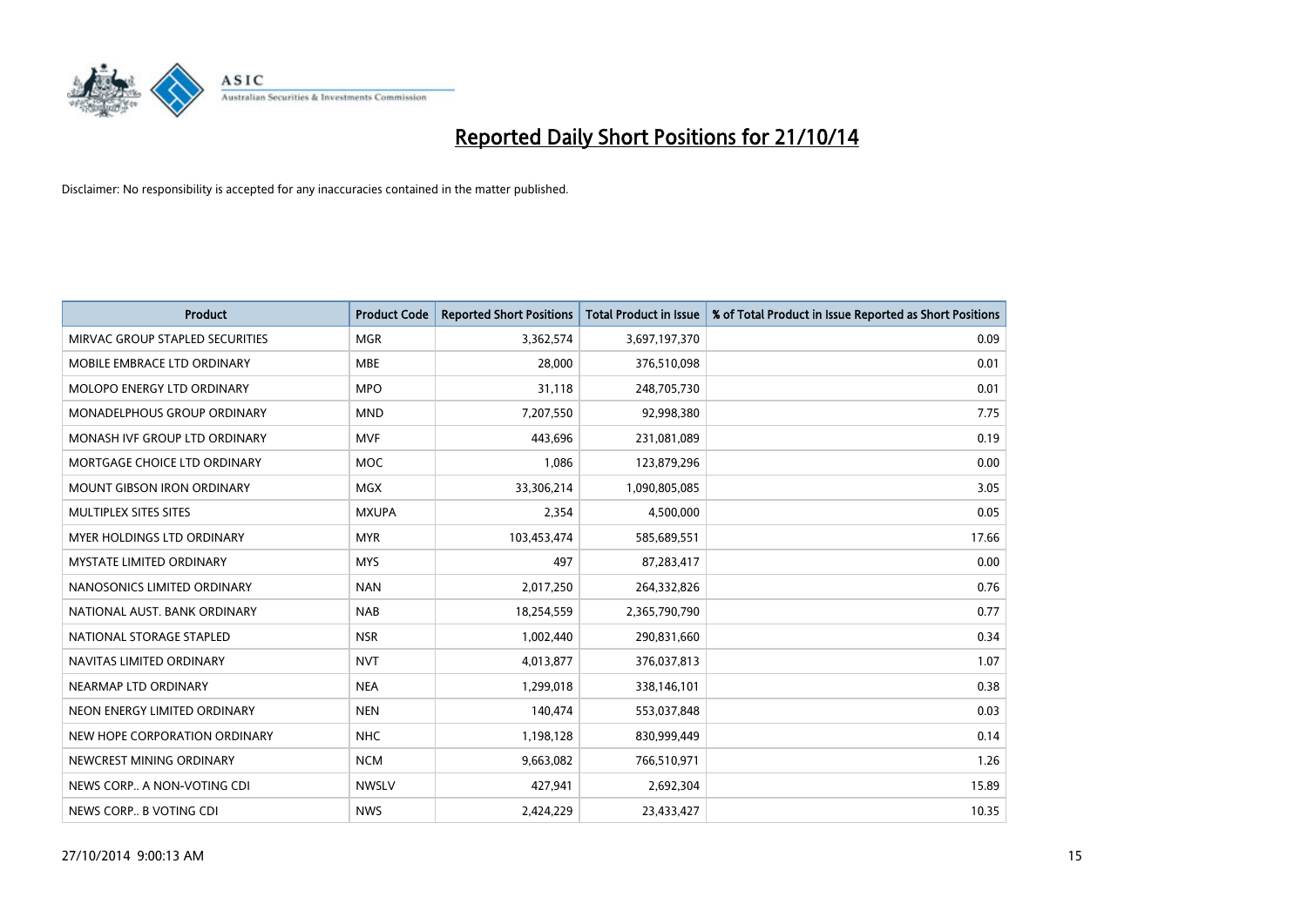

| <b>Product</b>                        | <b>Product Code</b> | <b>Reported Short Positions</b> | <b>Total Product in Issue</b> | % of Total Product in Issue Reported as Short Positions |
|---------------------------------------|---------------------|---------------------------------|-------------------------------|---------------------------------------------------------|
| NEWSAT LIMITED ORDINARY               | <b>NWT</b>          | 7,183,138                       | 613,199,841                   | 1.17                                                    |
| NEXTDC LIMITED ORDINARY               | <b>NXT</b>          | 19,277,668                      | 193,154,486                   | 9.98                                                    |
| NEXUS ENERGY LIMITED ORDINARY         | <b>NXS</b>          | 83,983                          | 1,330,219,459                 | 0.01                                                    |
| NIB HOLDINGS LIMITED ORDINARY         | <b>NHF</b>          | 2,426,614                       | 439,004,182                   | 0.55                                                    |
| NINE ENTERTAINMENT ORDINARY           | <b>NEC</b>          | 10,696,082                      | 940,295,023                   | 1.14                                                    |
| NOBLE MINERAL RES ORDINARY            | <b>NMG</b>          | 2,365,726                       | 666,397,952                   | 0.36                                                    |
| NORTHERN IRON LTD ORDINARY            | <b>NFE</b>          | 11,392                          | 484,405,314                   | 0.00                                                    |
| NORTHERN STAR ORDINARY                | <b>NST</b>          | 11,998,757                      | 592,256,718                   | 2.03                                                    |
| NRW HOLDINGS LIMITED ORDINARY         | <b>NWH</b>          | 8,231,118                       | 278,888,011                   | 2.95                                                    |
| NUFARM LIMITED ORDINARY               | <b>NUF</b>          | 13,172,447                      | 264, 367, 746                 | 4.98                                                    |
| NUPLEX INDUSTRIES ORDINARY            | <b>NPX</b>          | 1,000                           | 198,125,827                   | 0.00                                                    |
| OCEANAGOLD CORP. CHESS DEPOSITARY INT | <b>OGC</b>          | 2,089,186                       | 301,520,186                   | 0.69                                                    |
| OIL SEARCH LTD ORDINARY               | OSH                 | 3,678,488                       | 1,522,692,587                 | 0.24                                                    |
| OM HOLDINGS LIMITED ORDINARY          | OMH                 | 58,082                          | 733,423,337                   | 0.01                                                    |
| OMI HOLDINGS LIMITED ORDINARY         | OMI                 | 27,135                          | 76,746,962                    | 0.04                                                    |
| ORBIS GOLD LTD ORDINARY               | <b>OBS</b>          | 10,000                          | 249,886,056                   | 0.00                                                    |
| ORICA LIMITED ORDINARY                | ORI                 | 18,179,137                      | 372,743,291                   | 4.88                                                    |
| ORIGIN ENERGY ORDINARY                | <b>ORG</b>          | 8,862,486                       | 1,106,302,201                 | 0.80                                                    |
| OROCOBRE LIMITED ORDINARY             | <b>ORE</b>          | 2,367,752                       | 132,041,911                   | 1.79                                                    |
| ORORA LIMITED ORDINARY                | <b>ORA</b>          | 10,383,462                      | 1,206,684,923                 | 0.86                                                    |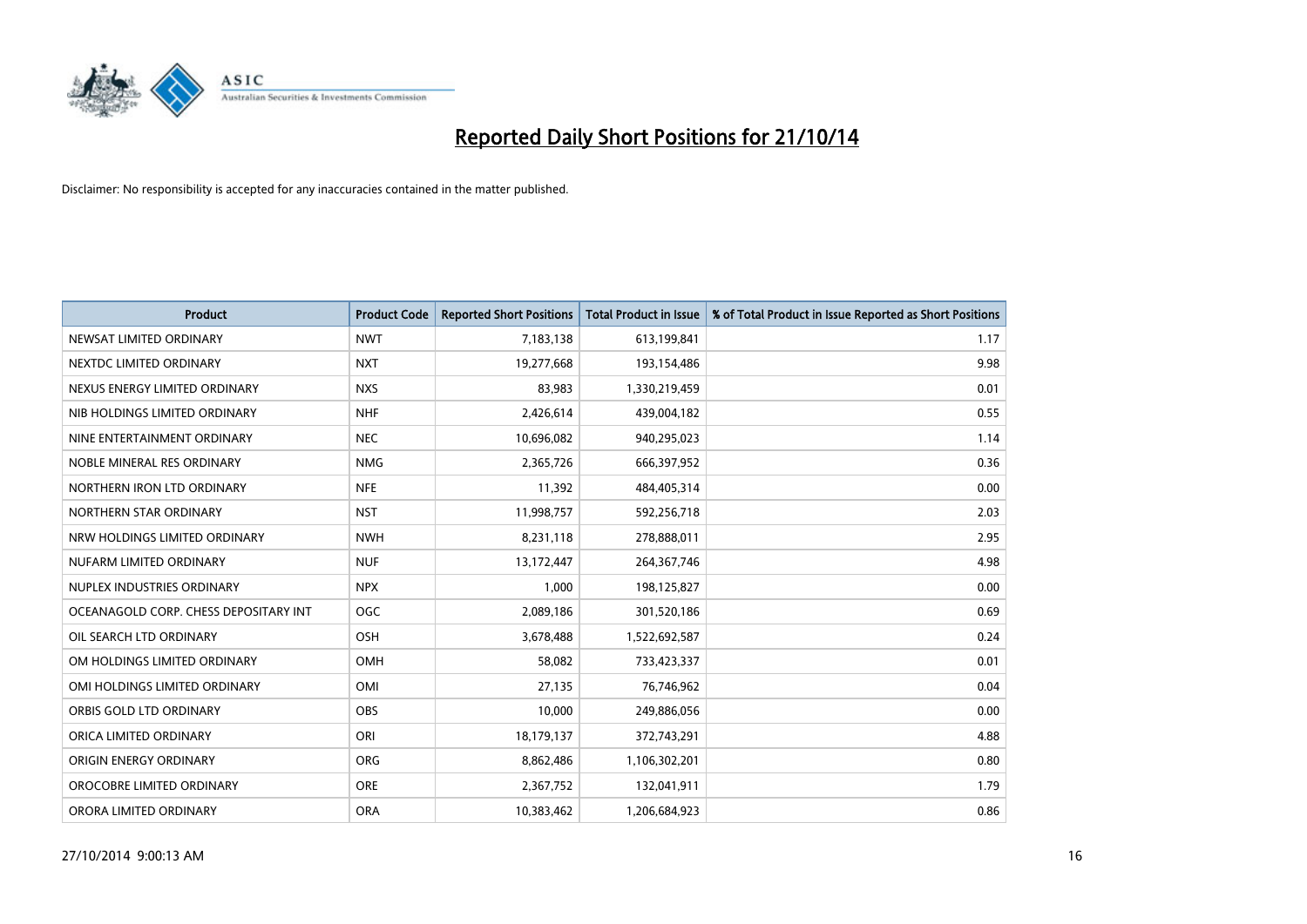

| <b>Product</b>                 | <b>Product Code</b> | <b>Reported Short Positions</b> | <b>Total Product in Issue</b> | % of Total Product in Issue Reported as Short Positions |
|--------------------------------|---------------------|---------------------------------|-------------------------------|---------------------------------------------------------|
| OROTONGROUP LIMITED ORDINARY   | ORL                 | 249,490                         | 40,880,902                    | 0.61                                                    |
| OZ MINERALS ORDINARY           | OZL                 | 15,789,012                      | 303,470,022                   | 5.20                                                    |
| OZFOREX GROUP LTD ORDINARY     | <b>OFX</b>          | 8,843,864                       | 240,000,000                   | 3.68                                                    |
| <b>PACIFIC BRANDS ORDINARY</b> | <b>PBG</b>          | 66,754,156                      | 917,226,291                   | 7.28                                                    |
| PACT GROUP HLDGS LTD ORDINARY  | <b>PGH</b>          | 2,761,721                       | 294,097,961                   | 0.94                                                    |
| PALADIN ENERGY LTD ORDINARY    | <b>PDN</b>          | 107,925,878                     | 964,894,574                   | 11.19                                                   |
| PANAUST LIMITED ORDINARY       | <b>PNA</b>          | 115,048                         | 636,599,496                   | 0.02                                                    |
| PANORAMIC RESOURCES ORDINARY   | PAN                 | 67,829                          | 322,275,824                   | 0.02                                                    |
| PANTERRA GOLD LTD ORDINARY     | PGI                 | $\mathbf{1}$                    | 822,241,166                   | 0.00                                                    |
| PAPERLINX LIMITED ORDINARY     | <b>PPX</b>          | 44,675                          | 665,181,261                   | 0.01                                                    |
| PAPILLON RES LTD ORDINARY      | PIR                 | 112,616                         | 356,976,210                   | 0.03                                                    |
| PATTIES FOODS LTD ORDINARY     | PFL                 | 30,798                          | 139,144,338                   | 0.02                                                    |
| PEET LIMITED ORDINARY          | <b>PPC</b>          | 52,444                          | 434,682,005                   | 0.01                                                    |
| PERPETUAL LIMITED ORDINARY     | PPT                 | 1,180,000                       | 46,574,426                    | 2.53                                                    |
| PERSEUS MINING LTD ORDINARY    | PRU                 | 22,575,845                      | 526,656,401                   | 4.29                                                    |
| PHARMAXIS LTD ORDINARY         | <b>PXS</b>          | 501,000                         | 309,637,849                   | 0.16                                                    |
| PHOSPHAGENICS LTD. ORDINARY    | <b>POH</b>          | 43,750                          | 1,261,965,957                 | 0.00                                                    |
| PLATINUM ASSET ORDINARY        | <b>PTM</b>          | 3,293,271                       | 580,536,282                   | 0.57                                                    |
| PLATINUM AUSTRALIA ORDINARY    | <b>PLA</b>          | 836,027                         | 504,968,043                   | 0.17                                                    |
| PMP LIMITED ORDINARY           | <b>PMP</b>          | 27,581                          | 323,781,124                   | 0.01                                                    |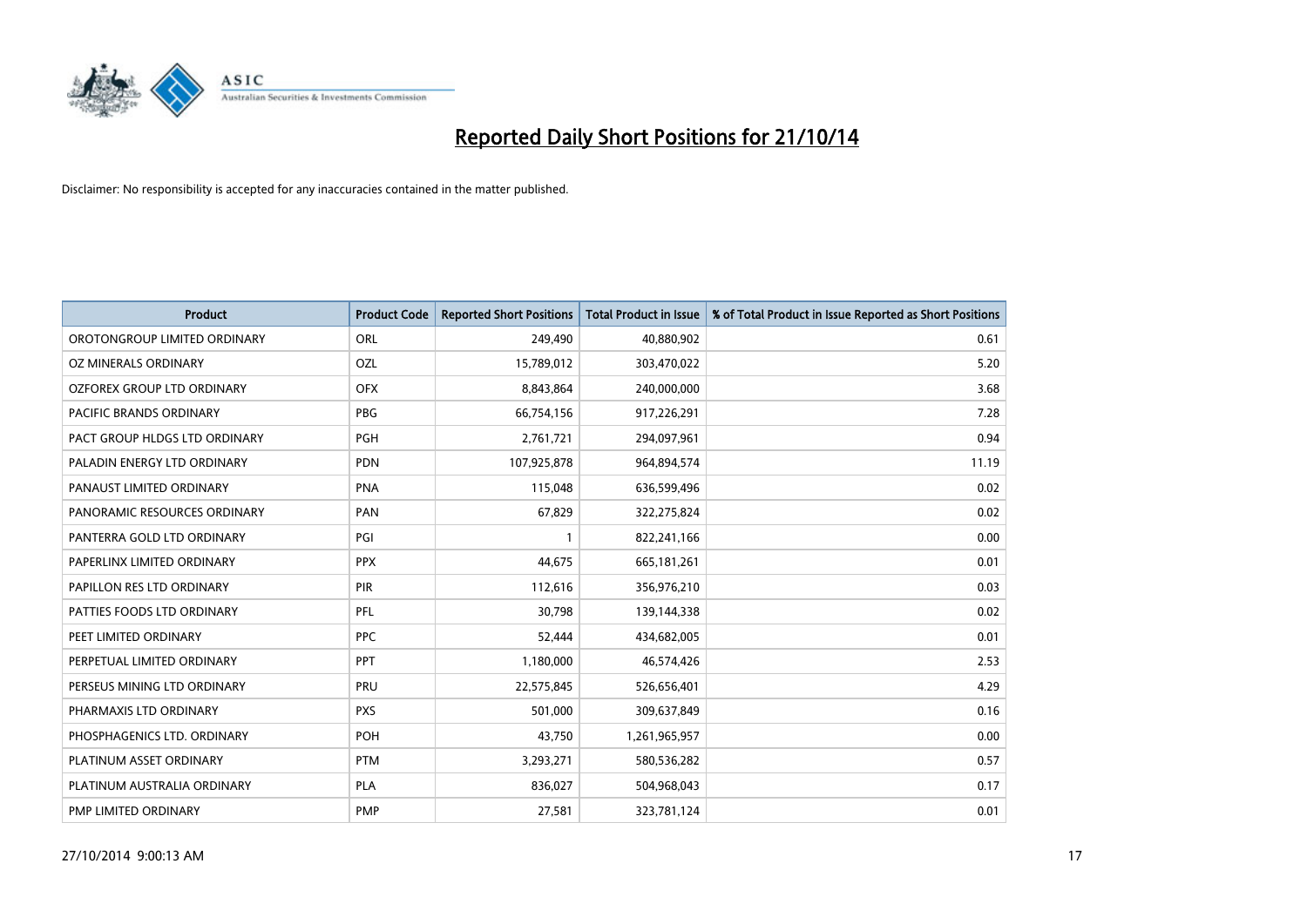

| <b>Product</b>                      | <b>Product Code</b> | <b>Reported Short Positions</b> | <b>Total Product in Issue</b> | % of Total Product in Issue Reported as Short Positions |
|-------------------------------------|---------------------|---------------------------------|-------------------------------|---------------------------------------------------------|
| POSEIDON NICK LTD ORDINARY          | <b>POS</b>          | 321,539                         | 601,024,910                   | 0.05                                                    |
| PRANA BIOTECHNOLOGY ORDINARY        | PBT                 | 2,918,708                       | 488,936,960                   | 0.60                                                    |
| PREMIER INVESTMENTS ORDINARY        | <b>PMV</b>          | 327,504                         | 155,714,874                   | 0.21                                                    |
| PRIMARY HEALTH CARE ORDINARY        | PRY                 | 24,343,597                      | 512,130,550                   | 4.75                                                    |
| PRIME MEDIA GRP LTD ORDINARY        | PRT                 | 1,591,027                       | 366,330,303                   | 0.43                                                    |
| PROGRAMMED ORDINARY                 | <b>PRG</b>          | 214,797                         | 118,651,911                   | 0.18                                                    |
| PURA VIDA ENERGY NL ORDINARY        | <b>PVD</b>          | 14,678                          | 129,430,698                   | 0.01                                                    |
| <b>QANTAS AIRWAYS ORDINARY</b>      | QAN                 | 39,004,059                      | 2,196,330,250                 | 1.78                                                    |
| OBE INSURANCE GROUP ORDINARY        | <b>OBE</b>          | 25,851,388                      | 1,364,945,301                 | 1.89                                                    |
| <b>QUBE HOLDINGS LTD ORDINARY</b>   | <b>QUB</b>          | 3,650,347                       | 1,054,428,076                 | 0.35                                                    |
| RAMSAY HEALTH CARE ORDINARY         | <b>RHC</b>          | 815,278                         | 202,081,252                   | 0.40                                                    |
| <b>RCG CORPORATION LTD ORDINARY</b> | <b>RCG</b>          | 237,928                         | 263,808,625                   | 0.09                                                    |
| <b>RCR TOMLINSON ORDINARY</b>       | <b>RCR</b>          | 572,141                         | 139,000,806                   | 0.41                                                    |
| <b>REA GROUP ORDINARY</b>           | <b>REA</b>          | 1,679,816                       | 131,714,699                   | 1.28                                                    |
| REAL ENERGY CORP ORDINARY           | <b>RLE</b>          | 230,143                         | 121,559,800                   | 0.19                                                    |
| RECALL HOLDINGS LTD ORDINARY        | <b>REC</b>          | 8,276,270                       | 313,149,677                   | 2.64                                                    |
| <b>RECKON LIMITED ORDINARY</b>      | <b>RKN</b>          | 1,365,709                       | 112,084,762                   | 1.22                                                    |
| <b>RED 5 LIMITED ORDINARY</b>       | <b>RED</b>          | 174,740                         | 759,451,008                   | 0.02                                                    |
| <b>RED FORK ENERGY ORDINARY</b>     | <b>RFE</b>          | 318,694                         | 501,051,719                   | 0.06                                                    |
| REDBANK ENERGY LTD ORDINARY         | <b>AEJ</b>          | 13                              | 786,287                       | 0.00                                                    |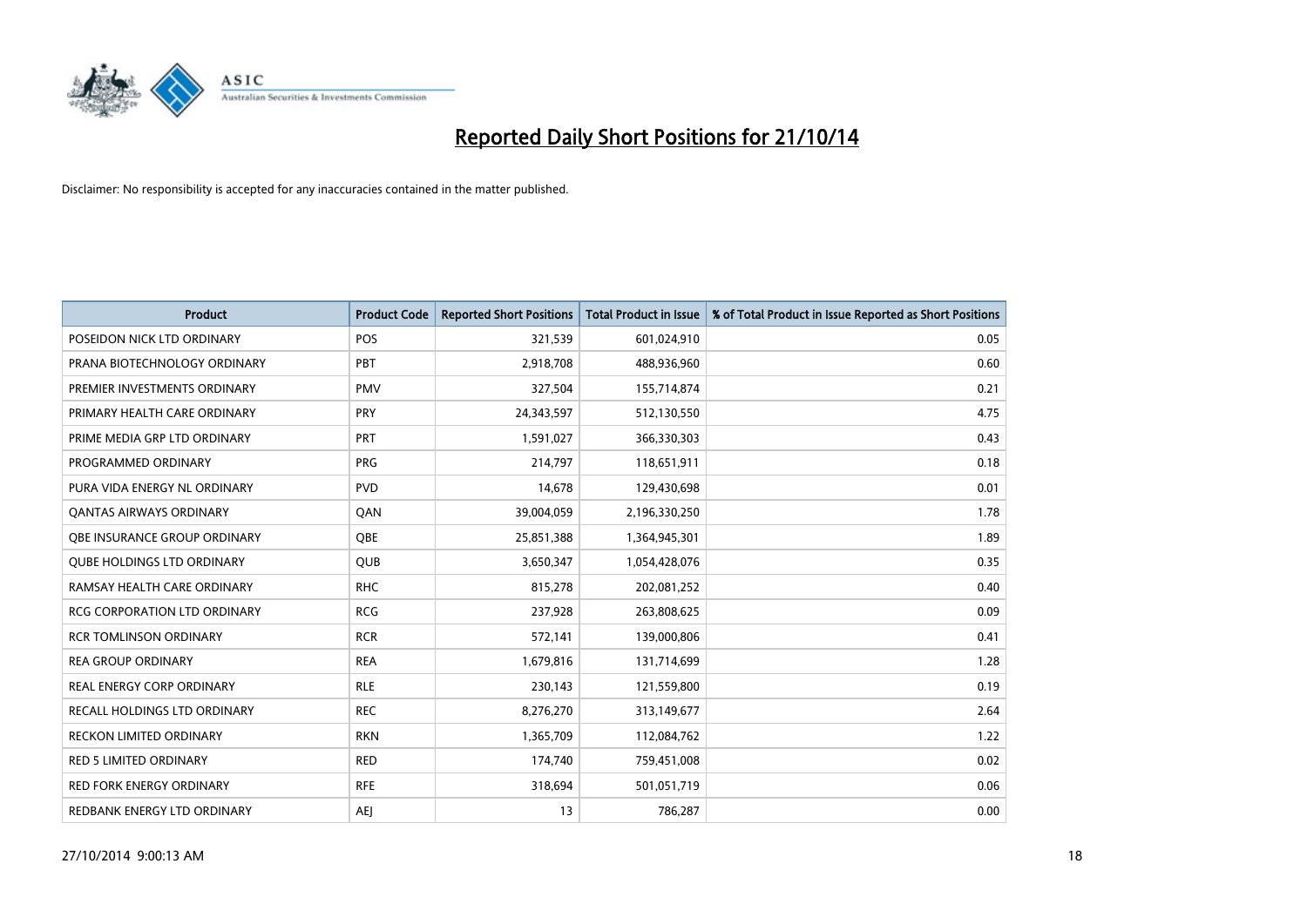

| <b>Product</b>                        | <b>Product Code</b> | <b>Reported Short Positions</b> | <b>Total Product in Issue</b> | % of Total Product in Issue Reported as Short Positions |
|---------------------------------------|---------------------|---------------------------------|-------------------------------|---------------------------------------------------------|
| REED RESOURCES LTD ORDINARY           | <b>RDR</b>          | 2.000                           | 499,453,895                   | 0.00                                                    |
| REGIS RESOURCES ORDINARY              | <b>RRL</b>          | 49,303,706                      | 499,781,595                   | 9.87                                                    |
| RESMED INC CDI 10:1                   | <b>RMD</b>          | 34,849,475                      | 1,403,045,440                 | 2.48                                                    |
| <b>RESOLUTE MINING ORDINARY</b>       | <b>RSG</b>          | 10,635,914                      | 641,189,223                   | 1.66                                                    |
| <b>RESOURCE GENERATION ORDINARY</b>   | <b>RES</b>          | 1,220                           | 581,380,338                   | 0.00                                                    |
| RETAIL FOOD GROUP ORDINARY            | <b>RFG</b>          | 10,087,725                      | 146,046,559                   | 6.91                                                    |
| REX MINERALS LIMITED ORDINARY         | <b>RXM</b>          | 1,123,056                       | 220,519,784                   | 0.51                                                    |
| RIO TINTO LIMITED ORDINARY            | <b>RIO</b>          | 3,288,092                       | 435,758,720                   | 0.75                                                    |
| ROC OIL COMPANY ORDINARY              | <b>ROC</b>          | 3,234,415                       | 687,618,400                   | 0.47                                                    |
| <b>ROX RESOURCES ORDINARY</b>         | <b>RXL</b>          | 2,503,263                       | 849,673,095                   | 0.29                                                    |
| ROYAL WOLF HOLDINGS ORDINARY          | <b>RWH</b>          | 209,381                         | 100,387,052                   | 0.21                                                    |
| RUBIK FINANCIAL LTD. ORDINARY         | RFL                 | 55,649                          | 340,999,914                   | 0.02                                                    |
| RUNGEPINCOCKMINARCO ORDINARY          | <b>RUL</b>          | 8,667                           | 177,653,062                   | 0.00                                                    |
| SAI GLOBAL LIMITED ORDINARY           | SAI                 | 370,269                         | 211,726,802                   | 0.17                                                    |
| SALMAT LIMITED ORDINARY               | <b>SLM</b>          | 101,038                         | 159,812,799                   | 0.06                                                    |
| SAMSON OIL & GAS LTD ORDINARY         | SSN                 | 16,955,880                      | 2,837,780,958                 | 0.60                                                    |
| SANDFIRE RESOURCES ORDINARY           | <b>SFR</b>          | 2,883,607                       | 155,640,968                   | 1.85                                                    |
| SANTOS LTD ORDINARY                   | <b>STO</b>          | 7,136,753                       | 982,256,131                   | 0.73                                                    |
| SARACEN MINERAL ORDINARY              | <b>SAR</b>          | 3,960,175                       | 792,784,738                   | 0.50                                                    |
| SCA PROPERTY GROUP STAPLED SECURITIES | SCP                 | 19,758,202                      | 648,628,320                   | 3.05                                                    |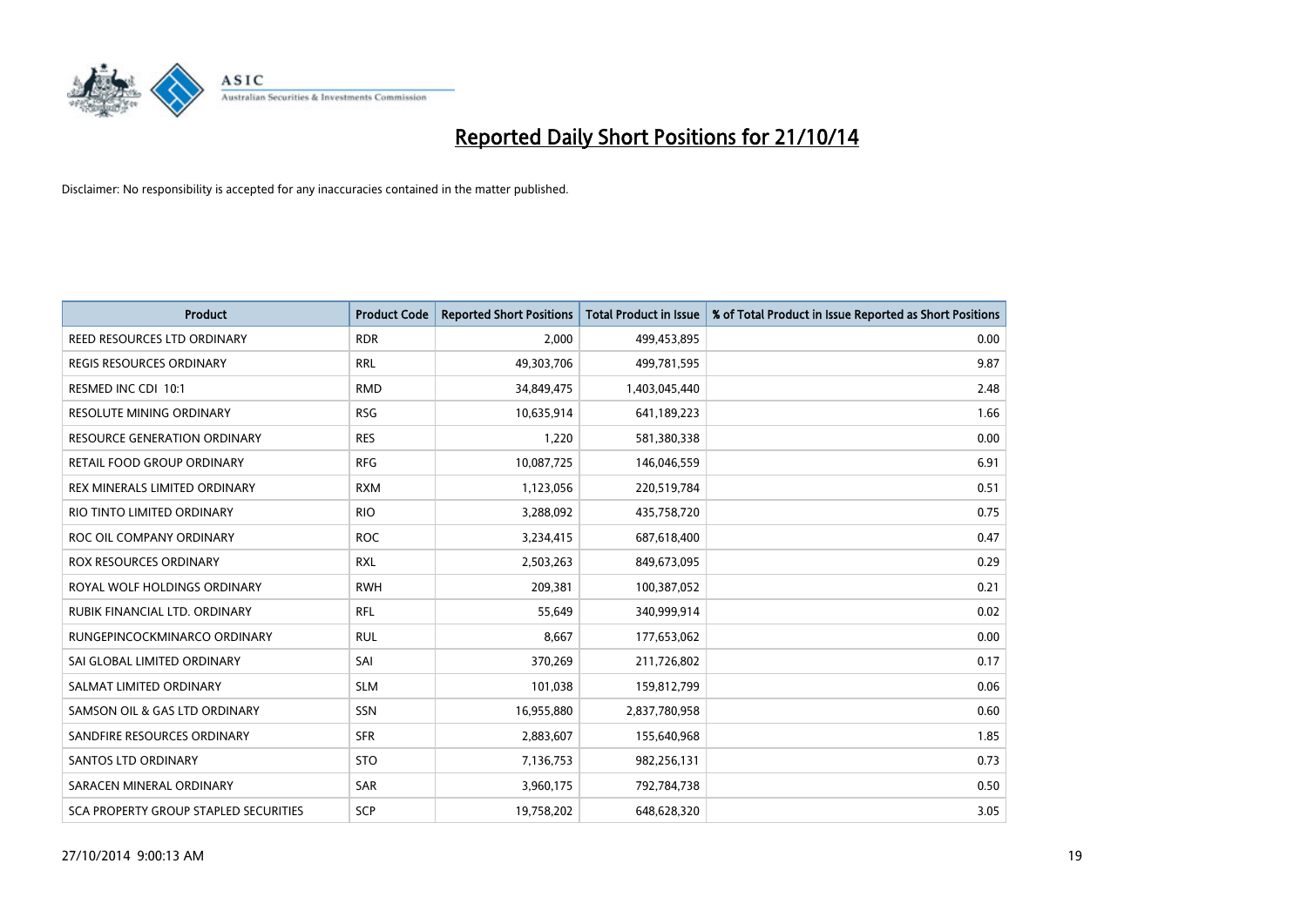

| <b>Product</b>                           | <b>Product Code</b> | <b>Reported Short Positions</b> | <b>Total Product in Issue</b> | % of Total Product in Issue Reported as Short Positions |
|------------------------------------------|---------------------|---------------------------------|-------------------------------|---------------------------------------------------------|
| <b>SCENTRE GRP STAPLED</b>               | <b>SCG</b>          | 27,354,306                      | 5,324,296,678                 | 0.51                                                    |
| SEDGMAN LIMITED ORDINARY                 | <b>SDM</b>          | 1,128,550                       | 227,059,277                   | 0.50                                                    |
| SEEK LIMITED ORDINARY                    | <b>SEK</b>          | 12,934,057                      | 342,335,122                   | 3.78                                                    |
| SELECT HARVESTS ORDINARY                 | <b>SHV</b>          | 1,265,402                       | 70,940,874                    | 1.78                                                    |
| SENEX ENERGY LIMITED ORDINARY            | SXY                 | 47,548,166                      | 1,149,657,377                 | 4.14                                                    |
| SERVCORP LIMITED ORDINARY                | SRV                 | 1,259                           | 98,432,275                    | 0.00                                                    |
| SERVICE STREAM ORDINARY                  | <b>SSM</b>          | 30                              | 386,389,873                   | 0.00                                                    |
| SEVEN GROUP HOLDINGS ORDINARY            | <b>SVW</b>          | 1,644,978                       | 300,660,933                   | 0.55                                                    |
| SEVEN WEST MEDIA LTD ORDINARY            | <b>SWM</b>          | 14,156,923                      | 999,160,872                   | 1.42                                                    |
| SEYMOUR WHYTE LTD ORDINARY               | <b>SWL</b>          | 33,610                          | 87,647,595                    | 0.04                                                    |
| SG FLEET GROUP LTD ORDINARY              | SGF                 | 64,972                          | 242,691,826                   | 0.03                                                    |
| SIGMA PHARMACEUTICAL ORDINARY            | <b>SIP</b>          | 18,525,591                      | 1,108,086,575                 | 1.67                                                    |
| SILEX SYSTEMS ORDINARY                   | <b>SLX</b>          | 8,290,832                       | 170,467,339                   | 4.86                                                    |
| SILVER CHEF LIMITED ORDINARY             | SIV                 | 31,254                          | 29,640,865                    | 0.11                                                    |
| SILVER LAKE RESOURCE ORDINARY            | <b>SLR</b>          | 26,648,845                      | 503,233,971                   | 5.30                                                    |
| SIMS METAL MGMT LTD ORDINARY             | SGM                 | 15,087,961                      | 204,633,630                   | 7.37                                                    |
| SINGAPORE TELECOMM. CHESS DEPOSITARY INT | SGT                 | 2,942,913                       | 115,837,110                   | 2.54                                                    |
| SINO GAS ENERGY ORDINARY                 | <b>SEH</b>          | 10,037,864                      | 1,541,672,358                 | 0.65                                                    |
| SIRIUS RESOURCES NL ORDINARY             | <b>SIR</b>          | 13,740,839                      | 340,988,269                   | 4.03                                                    |
| SIRTEX MEDICAL ORDINARY                  | <b>SRX</b>          | 16,047                          | 56,524,273                    | 0.03                                                    |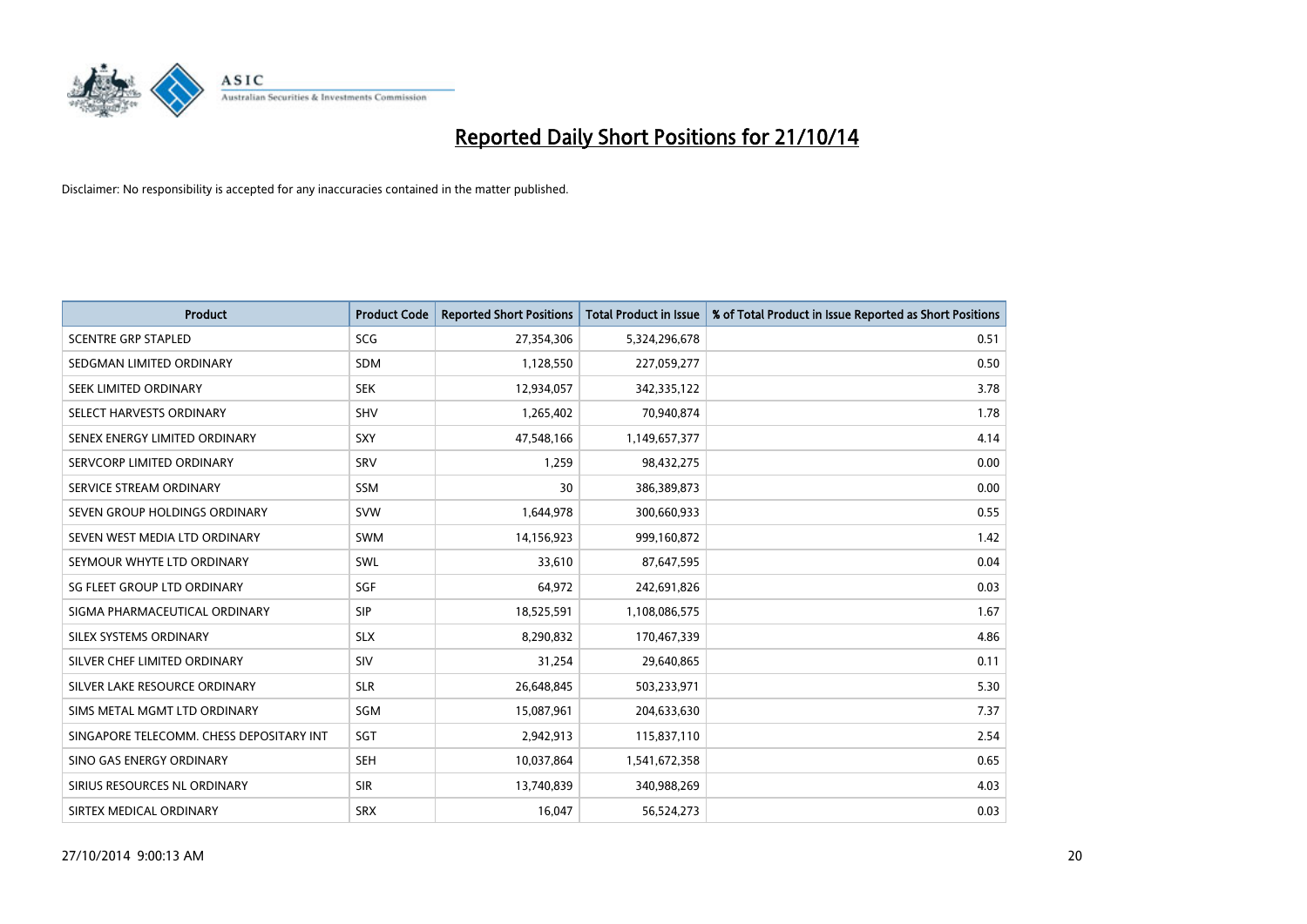

| <b>Product</b>                           | <b>Product Code</b> | <b>Reported Short Positions</b> | <b>Total Product in Issue</b> | % of Total Product in Issue Reported as Short Positions |
|------------------------------------------|---------------------|---------------------------------|-------------------------------|---------------------------------------------------------|
| SKILLED GROUP LTD ORDINARY               | <b>SKE</b>          | 6,589,113                       | 235,753,791                   | 2.79                                                    |
| SKY NETWORK ORDINARY                     | <b>SKT</b>          | 11,835,988                      | 389,139,785                   | 3.04                                                    |
| SKYCITY ENT GRP LTD ORDINARY             | <b>SKC</b>          | 8,407,610                       | 592,857,388                   | 1.42                                                    |
| <b>SLATER &amp; GORDON ORDINARY</b>      | SGH                 | 1,631,956                       | 205,583,924                   | 0.79                                                    |
| SMARTGRP CORPORATION ORDINARY            | <b>SIQ</b>          | 253,488                         | 101,461,150                   | 0.25                                                    |
| SMS MANAGEMENT, ORDINARY                 | <b>SMX</b>          | 1,749,212                       | 69,394,537                    | 2.52                                                    |
| SONIC HEALTHCARE ORDINARY                | <b>SHL</b>          | 2,615,962                       | 401,171,556                   | 0.65                                                    |
| SOUL PATTINSON (W.H) ORDINARY            | SOL                 | 34,004                          | 239,395,320                   | 0.01                                                    |
| SP AUSNET STAPLED SECURITIES             | <b>SPN</b>          | 595,889                         | 3,425,244,162                 | 0.02                                                    |
| SPARK INFRASTRUCTURE STAPLED US PROHIBT. | SKI                 | 13,249,812                      | 1,466,360,128                 | 0.90                                                    |
| SPARK NEW ZEALAND ORDINARY               | <b>SPK</b>          | 13,358,718                      | 1,834,767,958                 | 0.73                                                    |
| SPDR 200 FUND ETF UNITS                  | <b>STW</b>          | 40,243                          | 46,546,865                    | 0.09                                                    |
| SPECIALTY FASHION ORDINARY               | <b>SFH</b>          | 104,237                         | 192,236,121                   | 0.05                                                    |
| SPOTLESS GRP HLD LTD ORDINARY            | SPO                 | 24,812,622                      | 1,098,290,178                 | 2.26                                                    |
| ST BARBARA LIMITED ORDINARY              | <b>SBM</b>          | 9,943,976                       | 488,074,077                   | 2.04                                                    |
| STARPHARMA HOLDINGS ORDINARY             | SPL                 | 14,803,892                      | 313,748,388                   | 4.72                                                    |
| STEADFAST GROUP LTD ORDINARY             | <b>SDF</b>          | 9,623,410                       | 503,352,992                   | 1.91                                                    |
| STH CRS ELECT ENGNR ORDINARY             | <b>SXE</b>          | 10,000                          | 161,523,130                   | 0.01                                                    |
| STHN CROSS MEDIA ORDINARY                | SXL                 | 35,392,450                      | 705,246,986                   | 5.02                                                    |
| STOCKLAND UNITS/ORD STAPLED              | SGP                 | 5,978,677                       | 2,348,746,744                 | 0.25                                                    |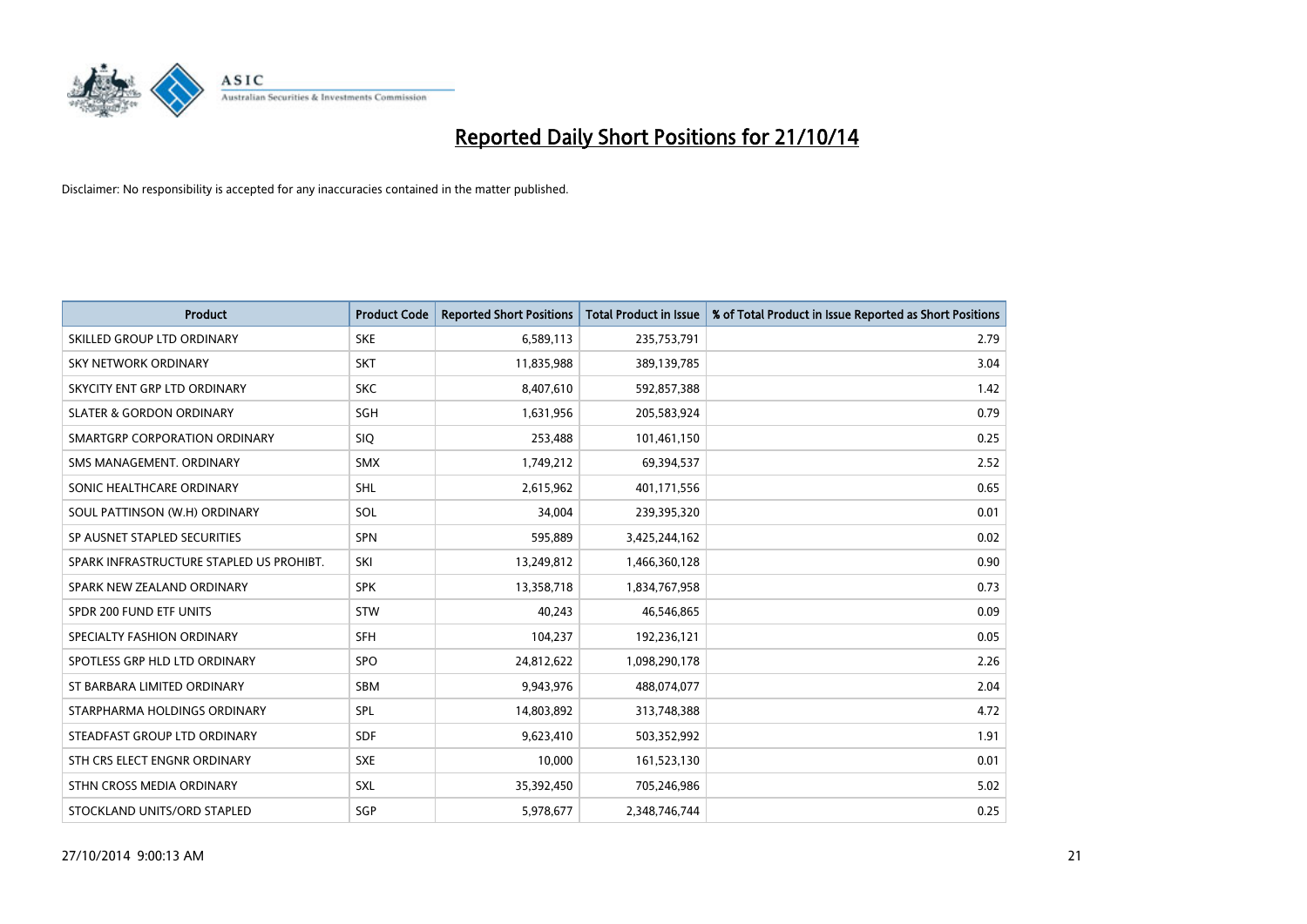

| <b>Product</b>                   | <b>Product Code</b> | <b>Reported Short Positions</b> | <b>Total Product in Issue</b> | % of Total Product in Issue Reported as Short Positions |
|----------------------------------|---------------------|---------------------------------|-------------------------------|---------------------------------------------------------|
| STRAITS RES LTD. ORDINARY        | SRO                 | 20,370                          | 1,217,730,293                 | 0.00                                                    |
| STRIKE ENERGY LTD ORDINARY       | <b>STX</b>          | 4,000                           | 833,330,946                   | 0.00                                                    |
| STW COMMUNICATIONS ORDINARY      | SGN                 | 5,623,873                       | 409,699,000                   | 1.37                                                    |
| SUNCORP GROUP LTD ORDINARY       | <b>SUN</b>          | 9,218,909                       | 1,286,600,980                 | 0.72                                                    |
| SUNDANCE ENERGY ORDINARY         | <b>SEA</b>          | 2,510,881                       | 548,854,663                   | 0.46                                                    |
| SUNDANCE RESOURCES ORDINARY      | <b>SDL</b>          | 82,508,157                      | 3,082,028,456                 | 2.68                                                    |
| SUNLAND GROUP LTD ORDINARY       | <b>SDG</b>          | 102,433                         | 181,710,087                   | 0.06                                                    |
| SUPER RET REP LTD ORDINARY       | SUL                 | 9,559,491                       | 196,897,430                   | 4.86                                                    |
| SYD AIRPORT STAPLED US PROHIBIT. | <b>SYD</b>          | 24,129,848                      | 2,216,216,041                 | 1.09                                                    |
| SYRAH RESOURCES ORDINARY         | <b>SYR</b>          | 4,889,964                       | 164,135,076                   | 2.98                                                    |
| TABCORP HOLDINGS LTD ORDINARY    | <b>TAH</b>          | 17,115,521                      | 765,652,364                   | 2.24                                                    |
| TAP OIL LIMITED ORDINARY         | <b>TAP</b>          | 35,371                          | 243,186,639                   | 0.01                                                    |
| TASSAL GROUP LIMITED ORDINARY    | <b>TGR</b>          | 315,839                         | 146,897,115                   | 0.22                                                    |
| <b>TATTS GROUP LTD ORDINARY</b>  | <b>TTS</b>          | 33,856,563                      | 1,445,002,696                 | 2.34                                                    |
| <b>TECHNOLOGY ONE ORDINARY</b>   | <b>TNE</b>          | 3,488,546                       | 308,796,455                   | 1.13                                                    |
| TELSTRA CORPORATION. ORDINARY    | <b>TLS</b>          | 60,630,406                      | 12,443,074,357                | 0.49                                                    |
| TEN NETWORK HOLDINGS ORDINARY    | <b>TEN</b>          | 153,456,556                     | 2,630,984,596                 | 5.83                                                    |
| TERANGA GOLD CORP CDI 1:1        | <b>TGZ</b>          | 1,374                           | 73,965,595                    | 0.00                                                    |
| TFS CORPORATION LTD ORDINARY     | <b>TFC</b>          | 5,363,209                       | 325,267,408                   | 1.65                                                    |
| THE REJECT SHOP ORDINARY         | <b>TRS</b>          | 2,182,187                       | 28,844,648                    | 7.57                                                    |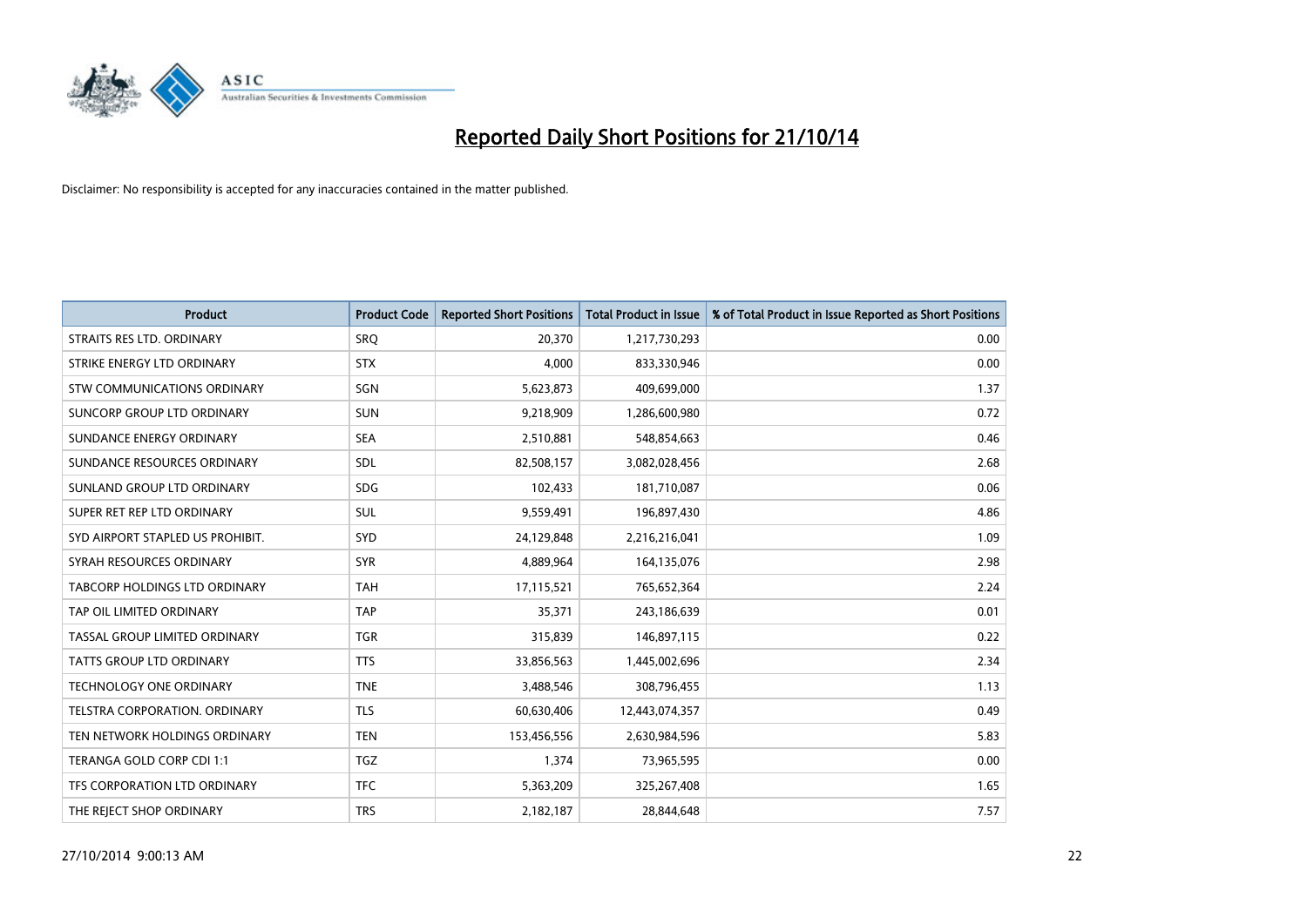

| <b>Product</b>                       | <b>Product Code</b> | <b>Reported Short Positions</b> | <b>Total Product in Issue</b> | % of Total Product in Issue Reported as Short Positions |
|--------------------------------------|---------------------|---------------------------------|-------------------------------|---------------------------------------------------------|
| <b>TIGER RESOURCES ORDINARY</b>      | <b>TGS</b>          | 10,266,247                      | 1,143,541,406                 | 0.90                                                    |
| TOLL HOLDINGS LTD ORDINARY           | <b>TOL</b>          | 24,031,036                      | 717,318,622                   | 3.35                                                    |
| TORO ENERGY LIMITED ORDINARY         | <b>TOE</b>          | 9,845                           | 1,567,784,418                 | 0.00                                                    |
| TOX FREE SOLUTIONS ORDINARY          | <b>TOX</b>          | 2,963,571                       | 133,752,359                   | 2.22                                                    |
| TPG TELECOM LIMITED ORDINARY         | <b>TPM</b>          | 9,436,128                       | 793,808,141                   | 1.19                                                    |
| <b>TRADE ME GROUP ORDINARY</b>       | <b>TME</b>          | 6,886,780                       | 396,913,549                   | 1.74                                                    |
| TRANSFIELD SERVICES ORDINARY         | <b>TSE</b>          | 6,248,306                       | 512,457,716                   | 1.22                                                    |
| TRANSPACIFIC INDUST. ORDINARY        | <b>TPI</b>          | 21,165,522                      | 1,579,648,778                 | 1.34                                                    |
| TRANSURBAN GROUP TRIPLE STAPLED SEC. | <b>TCL</b>          | 23,458,513                      | 1,906,390,878                 | 1.23                                                    |
| <b>TREASURY GROUP ORDINARY</b>       | <b>TRG</b>          | 30,399                          | 23,697,498                    | 0.13                                                    |
| TREASURY WINE ESTATE ORDINARY        | <b>TWE</b>          | 10,921,064                      | 651,261,403                   | 1.68                                                    |
| TRITON MIN LTD ORDINARY              | <b>TON</b>          | 730                             | 310,101,731                   | 0.00                                                    |
| TROY RESOURCES LTD ORDINARY          | <b>TRY</b>          | 5,345,292                       | 195,265,161                   | 2.74                                                    |
| UGL LIMITED ORDINARY                 | UGL                 | 17,124,121                      | 166,511,240                   | 10.28                                                   |
| UNILIFE CORPORATION CDI 6:1          | <b>UNS</b>          | 116,180                         | 272,833,620                   | 0.04                                                    |
| UNITY MINING LTD ORDINARY            | <b>UML</b>          | 319,871                         | 1,133,122,711                 | 0.03                                                    |
| UXC LIMITED ORDINARY                 | <b>UXC</b>          | 2,760,918                       | 329,728,102                   | 0.84                                                    |
| <b>VEDA GROUP LTD ORDINARY</b>       | <b>VED</b>          | 18,066,617                      | 842,055,406                   | 2.15                                                    |
| <b>VENTURE MINERALS ORDINARY</b>     | <b>VMS</b>          | 163,000                         | 287,320,170                   | 0.06                                                    |
| VILLAGE ROADSHOW LTD ORDINARY        | <b>VRL</b>          | 631,624                         | 159,509,459                   | 0.40                                                    |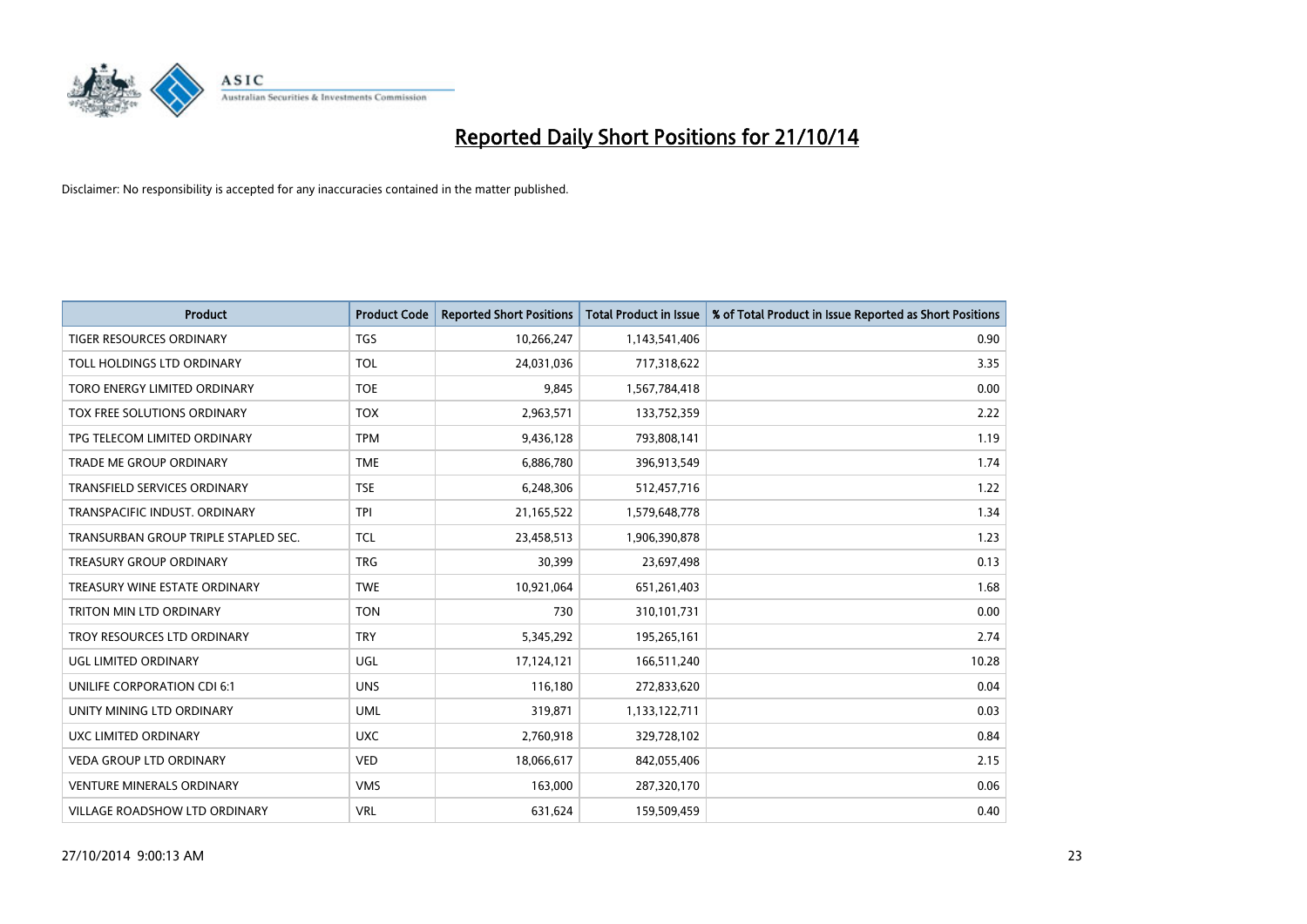

| <b>Product</b>                       | <b>Product Code</b> | <b>Reported Short Positions</b> | Total Product in Issue | % of Total Product in Issue Reported as Short Positions |
|--------------------------------------|---------------------|---------------------------------|------------------------|---------------------------------------------------------|
| <b>VIRGIN AUS HLDG LTD ORDINARY</b>  | <b>VAH</b>          | 52,618,098                      | 3,524,912,131          | 1.49                                                    |
| <b>VIRTUS HEALTH LTD ORDINARY</b>    | <b>VRT</b>          | 3,680,863                       | 79,847,678             | 4.61                                                    |
| <b>VISTA GROUP INTERNAT ORDINARY</b> | VGI                 | 1,000                           | 79,813,089             | 0.00                                                    |
| <b>VOCATION LTD ORDINARY</b>         | <b>VET</b>          | 15,455,223                      | 230,000,000            | 6.72                                                    |
| <b>VOCUS COMMS LTD ORDINARY</b>      | <b>VOC</b>          | 616,891                         | 104,803,018            | 0.59                                                    |
| WAM CAPITAL LIMITED ORDINARY         | <b>WAM</b>          | 30,000                          | 340,603,969            | 0.01                                                    |
| WARRNAMBOOL CHEESE ORDINARY          | <b>WCB</b>          | 19                              | 56,098,797             | 0.00                                                    |
| <b>WATPAC LIMITED ORDINARY</b>       | <b>WTP</b>          | 2,539                           | 189,258,397            | 0.00                                                    |
| <b>WDS LIMITED ORDINARY</b>          | <b>WDS</b>          | 454,198                         | 144,740,614            | 0.31                                                    |
| <b>WEBJET LIMITED ORDINARY</b>       | <b>WEB</b>          | 1,491,286                       | 79,397,959             | 1.88                                                    |
| WESFARMERS LIMITED ORDINARY          | <b>WES</b>          | 6,768,532                       | 1,143,274,951          | 0.59                                                    |
| <b>WESTERN AREAS LTD ORDINARY</b>    | <b>WSA</b>          | 16,587,119                      | 232,580,131            | 7.13                                                    |
| WESTERN DESERT RES. ORDINARY         | <b>WDR</b>          | 2,490,070                       | 620,049,919            | 0.40                                                    |
| WESTERN DESERT RES. RIGHTS 31-MAR-14 | <b>WDRR</b>         | 17,835                          | 120,009,662            | 0.01                                                    |
| <b>WESTFIELD CORP STAPLED</b>        | <b>WFD</b>          | 2,909,293                       | 2,078,089,686          | 0.14                                                    |
| WESTFIELD GROUP ORD/UNIT STAPLED SEC | <b>WDC</b>          | 2,014,785                       | 2,078,089,686          | 0.10                                                    |
| WESTPAC BANKING CORP ORDINARY        | <b>WBC</b>          | 35,588,084                      | 3,109,048,309          | 1.14                                                    |
| WHITE ENERGY COMPANY ORDINARY        | <b>WEC</b>          | 31,950                          | 328,374,494            | 0.01                                                    |
| WHITEHAVEN COAL ORDINARY             | <b>WHC</b>          | 88,738,410                      | 1,025,760,027          | 8.65                                                    |
| WIDE BAY AUST LTD ORDINARY           | <b>WBB</b>          | 1,168                           | 36,796,608             | 0.00                                                    |